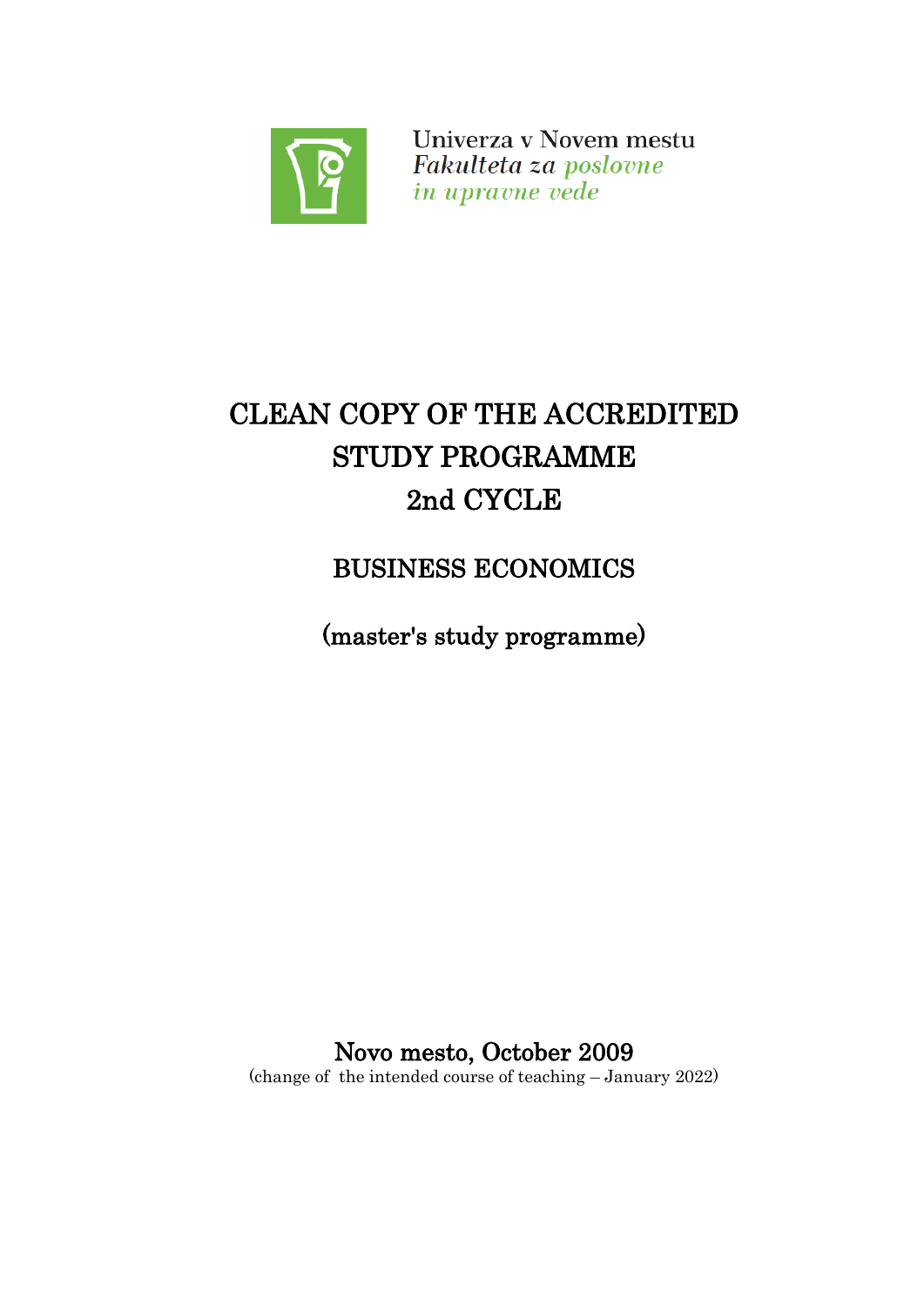# TABLE OF CONTENTS

<span id="page-1-0"></span>

| 1              |                                                                                                                                                                                                                                                                                                                                                                                                                                                                                                                                                                                                  |  |
|----------------|--------------------------------------------------------------------------------------------------------------------------------------------------------------------------------------------------------------------------------------------------------------------------------------------------------------------------------------------------------------------------------------------------------------------------------------------------------------------------------------------------------------------------------------------------------------------------------------------------|--|
| $\overline{2}$ |                                                                                                                                                                                                                                                                                                                                                                                                                                                                                                                                                                                                  |  |
|                | 1.1<br>$\label{eq:General} \textbf{General}\textbf{ competences}.\textcolor{red}{\textbf{general}}\textbf{complexness}.\textcolor{red}{\textbf{Output}} \textbf{if} \textbf{if} \textbf{if} \textbf{if} \textbf{if} \textbf{if} \textbf{if} \textbf{if} \textbf{if} \textbf{if} \textbf{if} \textbf{if} \textbf{if} \textbf{if} \textbf{if} \textbf{if} \textbf{if} \textbf{if} \textbf{if} \textbf{if} \textbf{if} \textbf{if} \textbf{if} \textbf{if} \textbf{if} \textbf{if} \textbf{if} \textbf{if} \text$<br>1.2<br>$\label{eq:1} {\rm Course\text{-}specific\,\,competences}\,\,\\$<br>1.3 |  |
| 3              | INFORMATION ABOUT THE INTERNATIONAL COMPARABILITY OF                                                                                                                                                                                                                                                                                                                                                                                                                                                                                                                                             |  |
| 4              |                                                                                                                                                                                                                                                                                                                                                                                                                                                                                                                                                                                                  |  |
| 5              | CURRICULUM WITH ECTS (CREDIT POINTS) VALUES OF                                                                                                                                                                                                                                                                                                                                                                                                                                                                                                                                                   |  |
|                | 5.1<br>Learning units and their inclusion in the programme structure10<br>5.2<br>The ratio of lectures, seminars, tutorials and other organised forms of<br>5.3                                                                                                                                                                                                                                                                                                                                                                                                                                  |  |
| 6              | Practical training within the programme, implementation and ECTS12<br>5.4<br>5.5<br>ACCESS REQUIREMENTS AND CRITERIA FOR THE SELECTION OF                                                                                                                                                                                                                                                                                                                                                                                                                                                        |  |
|                | CANDIDATES IN THE EVENT OF ENROLMENT RESTRICTIONS 19<br>CRITERIA FOR RECOGNITION OF SKILLS AND COMPETENCES                                                                                                                                                                                                                                                                                                                                                                                                                                                                                       |  |
| 8              |                                                                                                                                                                                                                                                                                                                                                                                                                                                                                                                                                                                                  |  |
| 9              | PROGRESSION REQUIREMENTS FOR THE PROGRAMME22                                                                                                                                                                                                                                                                                                                                                                                                                                                                                                                                                     |  |
| 10             | PROVISIONS ON TRANSFERS BETWEEN STUDY PROGRAMMES23                                                                                                                                                                                                                                                                                                                                                                                                                                                                                                                                               |  |
| 11             |                                                                                                                                                                                                                                                                                                                                                                                                                                                                                                                                                                                                  |  |
|                | 12 REQUIREMENTS FOR COMPLETION OF THE STUDY24                                                                                                                                                                                                                                                                                                                                                                                                                                                                                                                                                    |  |
|                | 13 REQUIREMENTS FOR COMPLETING THE PART OF THE STUDY                                                                                                                                                                                                                                                                                                                                                                                                                                                                                                                                             |  |
|                |                                                                                                                                                                                                                                                                                                                                                                                                                                                                                                                                                                                                  |  |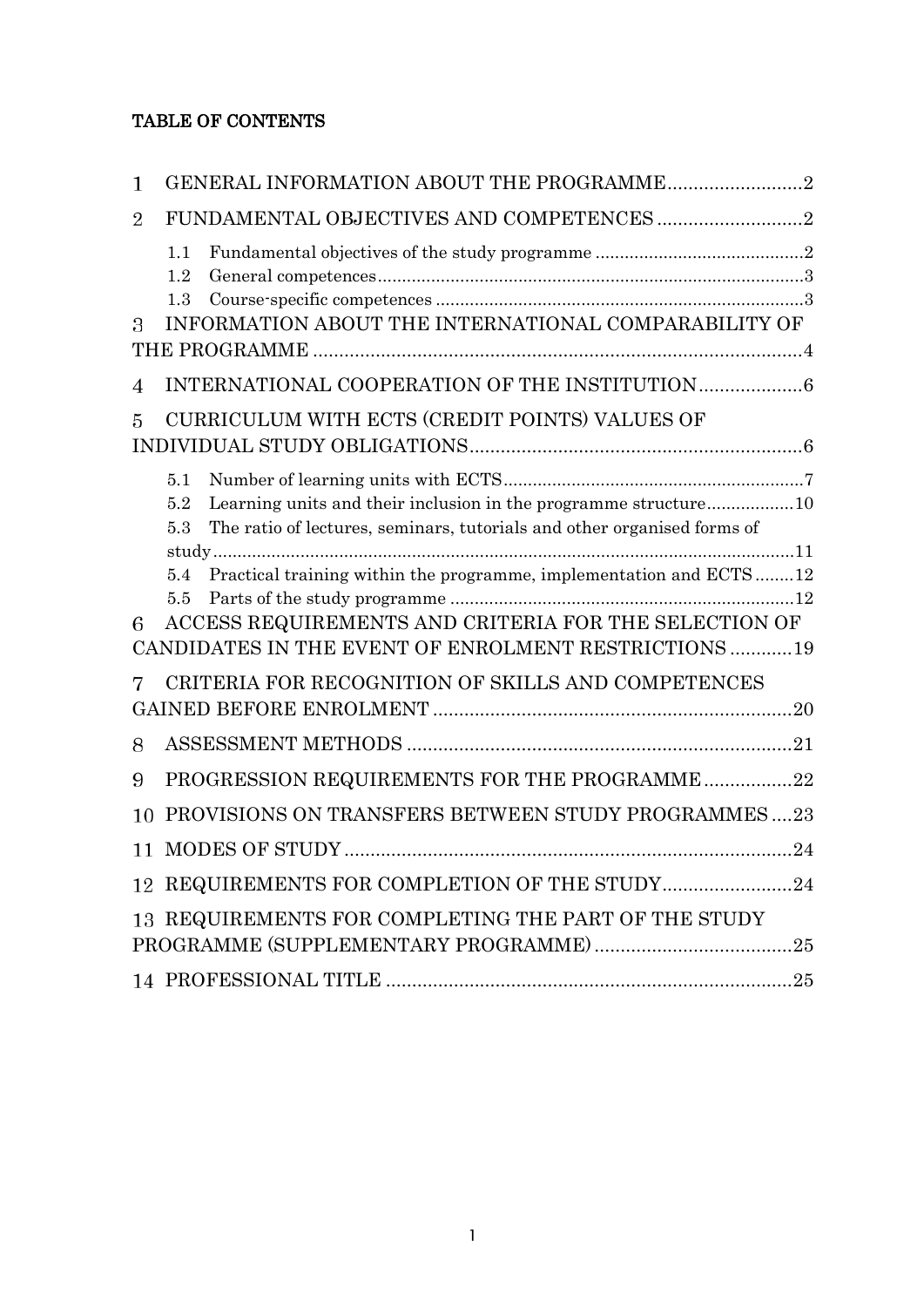# GENERAL INFORMATION ABOUT THE PROGRAMME

| <b>Study Programme:</b>                                                   | <b>Business Economics</b>                                                                                                                                             |
|---------------------------------------------------------------------------|-----------------------------------------------------------------------------------------------------------------------------------------------------------------------|
| Cycle:                                                                    | second                                                                                                                                                                |
| Type:                                                                     | master's study programme                                                                                                                                              |
| Duration:                                                                 | 2 years                                                                                                                                                               |
| ECTS amount:                                                              | <b>120 ECTS</b>                                                                                                                                                       |
| Klasius P-16:                                                             | 0488 - Interdisciplinary programmes and qualifications<br>involving business, administration and law                                                                  |
| Research area (Frascati<br>classification):                               | social sciences                                                                                                                                                       |
| <b>SOK (Slovene</b><br>classification<br>framework)                       | level 8                                                                                                                                                               |
| <b>EOK</b> (European<br>classification<br>framework)                      | level 7                                                                                                                                                               |
| <b>EOVK</b> (European<br>higher education<br>classification<br>framework) | second cycle                                                                                                                                                          |
| Accreditation:                                                            | Council for Higher Education of the Republic of Slovenia,<br>decision No. 6033-214/2009/7 on 26 October 2009 and<br>decision No. 6033-214/2009/9 on 11 November 2009. |

# <span id="page-2-0"></span>FUNDAMENTAL OBJECTIVES AND COMPETENCES

### <span id="page-2-1"></span>1.1 Fundamental objectives of the study programme

The fundamental objectives of the programme are to educate and qualify graduates at the second cycle for:

- immediate employment in high-level positions in all structures of economy, noneconomy and state administration,
- continuation of study at the third cycle  $\cdot$  in doctoral study programmes,
- direct involvement in turbulent international economic, non-economic, social and cultural flows.

The master's programme enables students to broaden their knowledge in wider professional fields, be able to search for new sources of knowledge in the professional and scientific field, use scientific and research methods in a wider spectrum of problems and new or changed circumstances, assume responsibility for managing the most complex working systems as well as develop critical reflection and social and communication skills for implementing teamwork. The obligatory integral part of the programme are project papers in the work environment or basic, applicative or development research papers.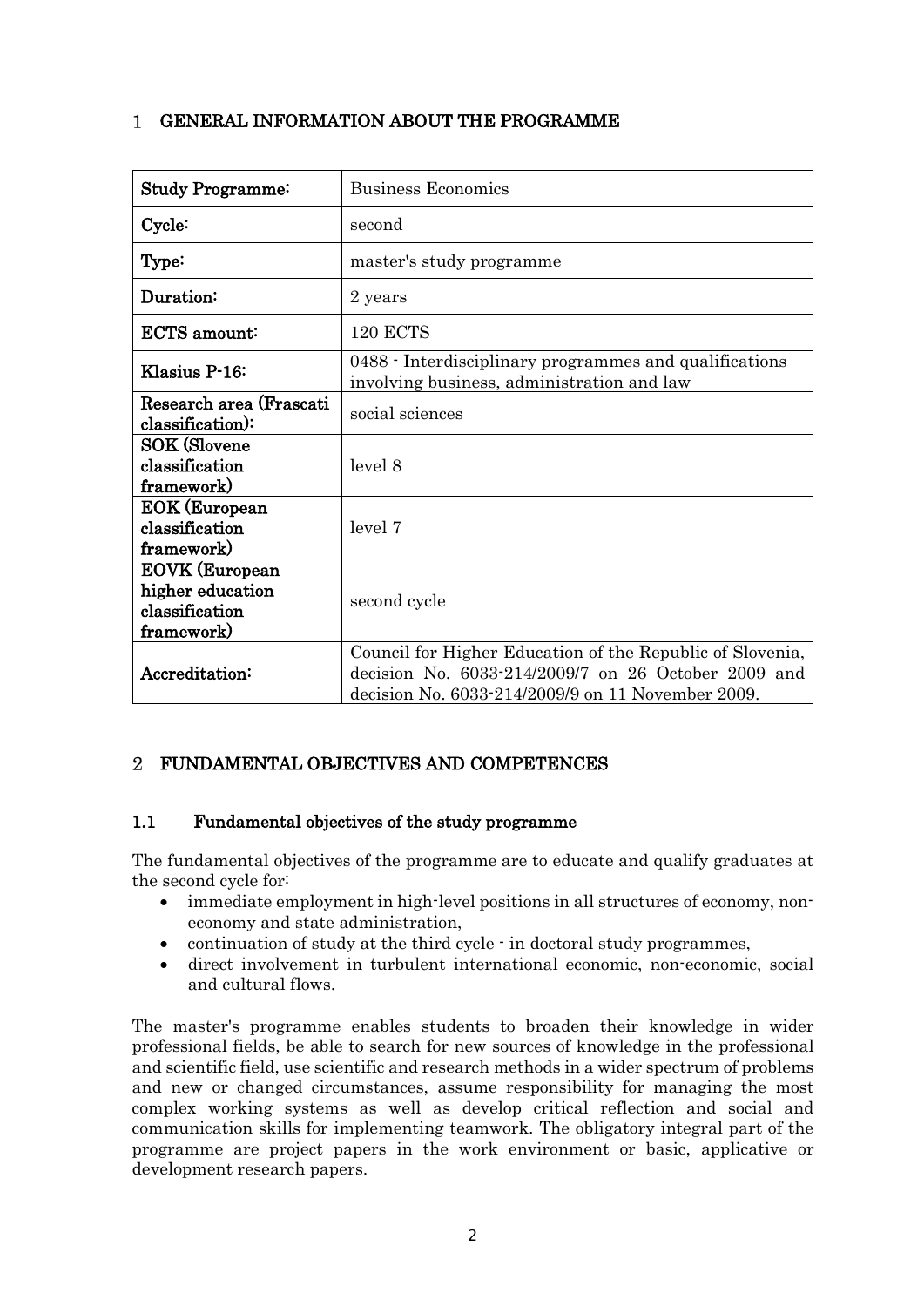Future graduates at the second cycle will deepen their knowledge and develop competences for:

- independent use of modern scientific research methods,
- independent solving of the most demanding professional economic and business interdisciplinary problems,
- performing managerial tasks,
- development and implementation of modern management solutions in business systems,
- organizing, managing, developing, planning and implementing modern information technology in all forms of business systems,
- oral and written communication in at least one world language.

#### <span id="page-3-0"></span>1.2 General competences

In designing competences of the master's study programme *Business Economics*, we relied on the Tuning Educational Structures in Europe II (2005, pp. 340-356) guidelines, taking into account the assessments and opinions of the business environment and higher education teachers.

General competences developed by the student during the study programme include:

- comprehensive critical thinking, the ability to analyse, synthesise and predict solutions in the field of economic, business, administrational, organisational, natural mathematical and other sciences (interdisciplinary programme),
- knowledge and use of research methods, procedures, processes and technology,
- the ability to creatively use knowledge in the business environment,
- knowledge and understanding of processes in the business environment and the ability to analyse, synthesise and envisage solutions or consequences;
- the ability to identify the needs for changes and introduce innovations in the business environment,
- autonomy and responsibility in decision-making,
- the ability to communicate in the local and international environment,
- commitment to professional ethics,
- the ability to develop the culture of non-discrimination and consideration of intercultural differences,
- the ability to present the gained knowledge and research findings,
- awareness of the necessity of one's own training, and broadening and updating knowledge.

#### <span id="page-3-1"></span>1.3 Course-specific competences

Course-specific competences developed by the student during the study programme include:

- knowledge and understanding of the history of economic, business, natural sciences and other social sciences,
- mastering the selected mathematical tools for solving problems in economics,
- understanding and applying the methods of critical analysis and theory development,
- the ability for solving concrete work problems by using scientific methods and procedures,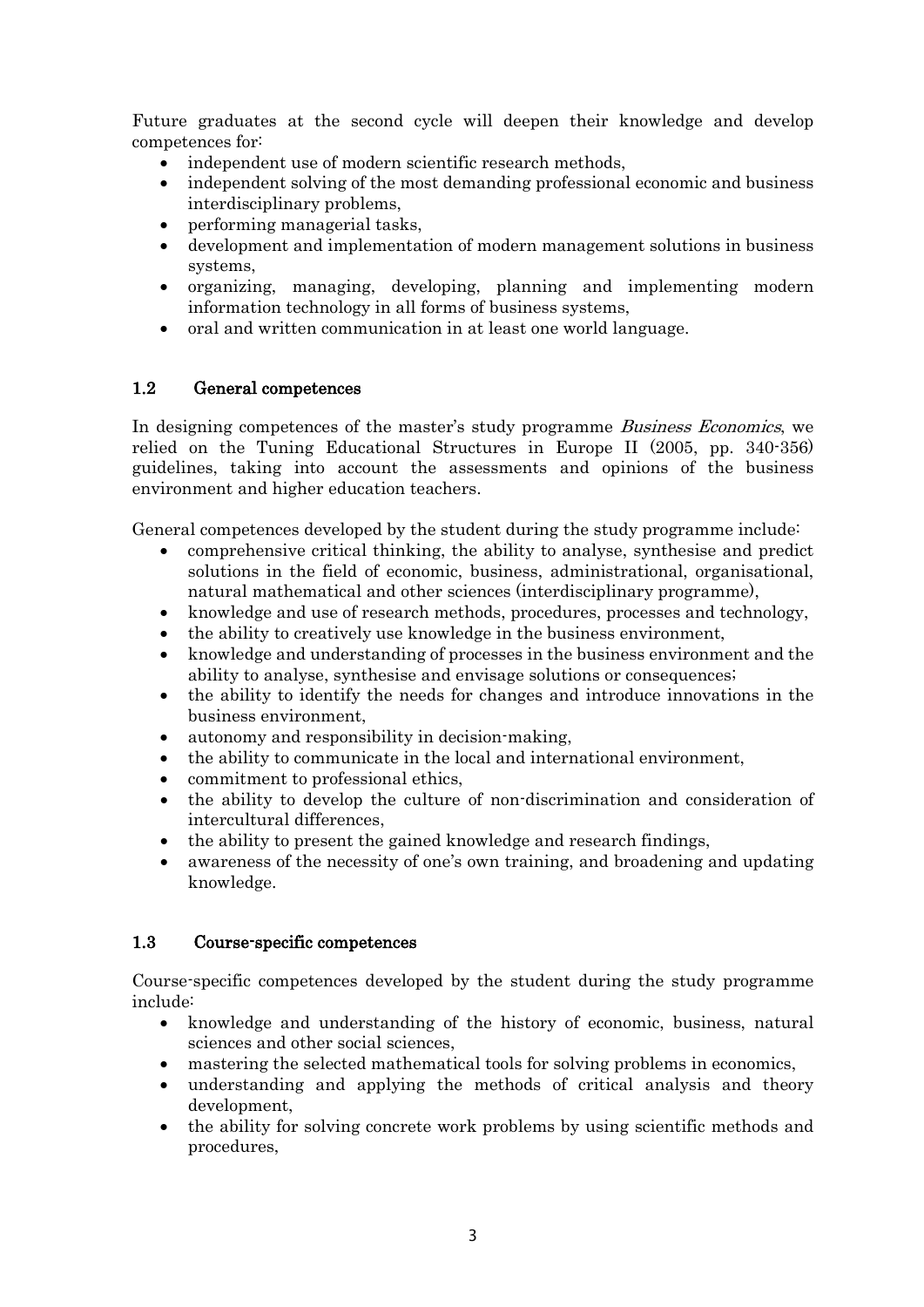- comprehensive mastering of basic knowledge of microeconomics and macroeconomics, strategic management, marketing, contemporary organizational theories and research methodology, and its interdisciplinary integration and application,
- the ability to place new knowledge, information and interpretations in the context of business and management sciences,
- development of skills and competences in the specific professional field,
- the ability to use information and communication technology and systems in the field of management and business,
- the use of information and communication technology and systems as a source of information, a communication tool, as a tool in research work and as a work tool,
- in-depth knowledge and understanding of organizations and processes in today's business environment,
- being qualified to strategically lead, manage and develop the most demanding work systems according to the contemporary organisational-economic principles,
- understanding individual values and value systems, as well as professionalethical principles,
- knowledge of theoretical bases and mastering skills for working with people: business communication, leadership, psychological principles of working in a group, encouraging creativity, strengthening and maintaining one's own personal stability, resilience to stress and constructive conflict resolution,
- proactive attitude towards stakeholders (partners, suppliers, customers, competition, etc.),
- qualification for verification and assessment of the achievements of employees and the provision of feedback,
- knowledge and understanding of the theoretical bases and principles of consulting work.

### <span id="page-4-0"></span>INFORMATION ABOUT THE INTERNATIONAL COMPARABILITY OF THE PROGRAMME

In designing a study on the international comparability of the master's study programme *Business Economics* with other related study programmes, in accordance with Article 49 of the Higher Education Act (Official Gazette of the Republic of Slovenia, no. 119/06 and no. 64/08) and Article 8 of the Criteria for Accreditation of Higher education Institutions and Study Programmes (Official Gazette of the Republic of Slovenia, no. 101/04), we considered the following:

- comparability of concept, formal and content structure with foreign programs,
- comparability of access opportunities and conditions for enrolment in the study programme;
- comparability of the duration of the study, advancements, completion of the study and acquired titles,
- comparability of methods and forms of study (system and organisation of the study process, the credit system, the use of modern information technologies, an independent study, tutoring, organization of practical training),
- options for integrating the programme in international cooperation (mobility), or the common European Higher Education Area,
- differences between the proposed and foreign programs according to the specific needs and conditions of the domestic economy and public services,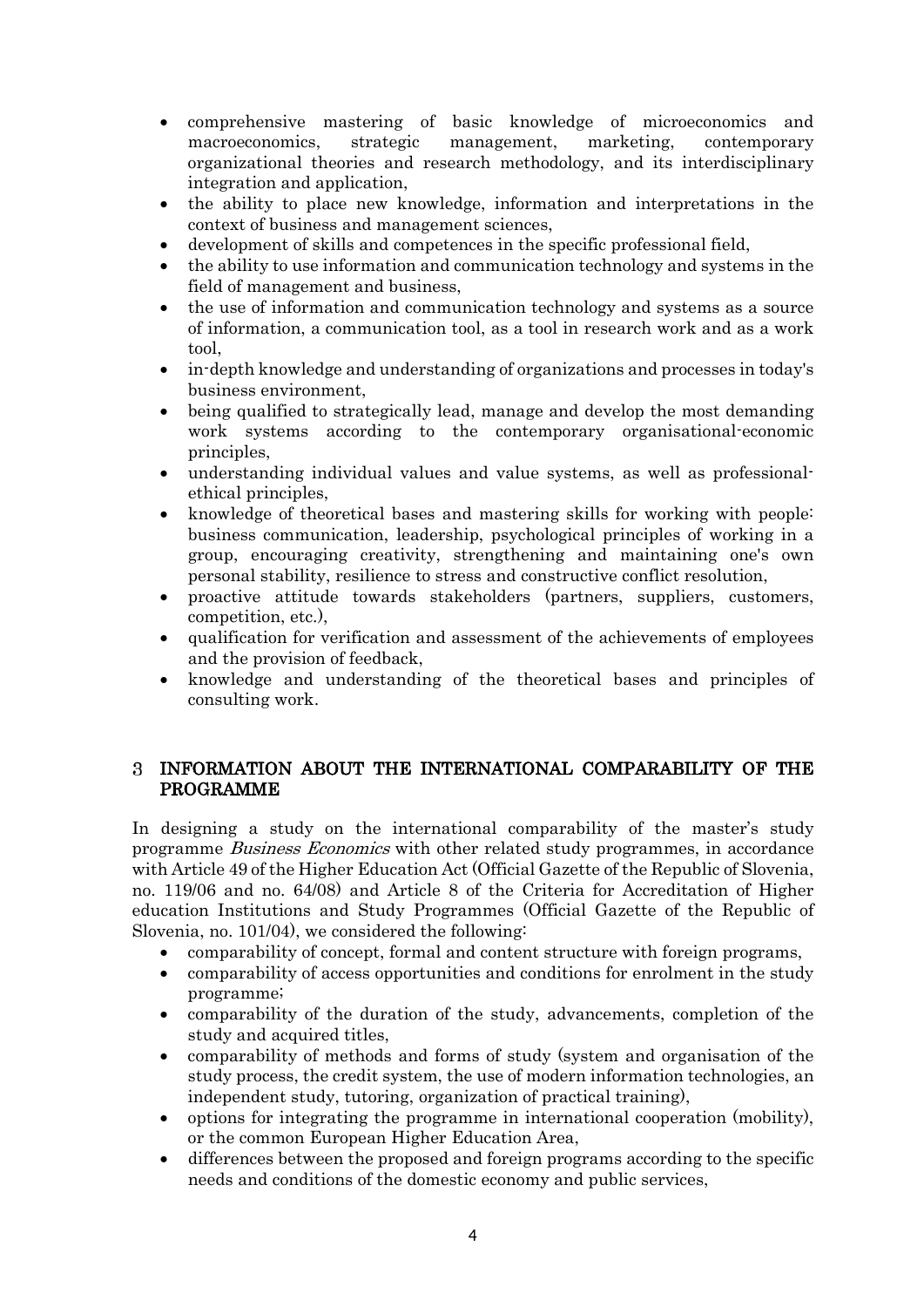With regard to the international comparison analysis, we examined a number of similar study programmes in higher education in Europe. For the international comparison of the proposal of the study programme *Business Economics* we have chosen the related study programmes of the recognized institutions of higher education: CBS Copenhagen Business School (Denmark), BI Norwegian School of Management (Norway) and HSE Helsinki School of Economics (Finland).

| <b>Higher education</b><br>institution                                     | Study programme                                                 | City     | Country | Institution's<br>website                 |
|----------------------------------------------------------------------------|-----------------------------------------------------------------|----------|---------|------------------------------------------|
| Handelshøjskolen                                                           | Cand. Merc.                                                     |          |         |                                          |
| CBS Copenhagen<br><b>Business School</b>                                   | (MSc in<br>Economics and<br><b>Business</b><br>Administrations) |          |         | Copenhagen   Denmark   http://www.cbs.dk |
| BI<br>Handelshøyskolen<br>(BI Norwegian)<br>School of<br>Management)       | MSc Siviløkonom<br>(MSc in Business)<br>and Economics)          | Oslo     | Norway  | http://www.bi.no                         |
| Helsingin<br>kauppakorkeakoulu<br>(HSE Helsinki<br>School of<br>Economics) | MSc in Economics<br>and Business<br>Administration              | Helsinki | Finland | http://www.hse.fi/FI/                    |

Table 1: Higher education institutions and comparable programmes

In the comparison included study programmes are accredited by the competent national bodies, are classified into the field of business and management sciences and are unified with the Bologna guidelines. According to the Times' rank of master's degree programmes in Business and Management Sciences, they are permanently ranked among the highest in Europe. They are classified as study programmes at the second cycle, last for two years and comprise 120 ECTS. Are internationally oriented. They are characterized by a balance between academic provision of theoretical knowledge and its application in the business environment and research work.

The second-cycle study programme *Business Economics* is an internationally comparable study programme by its concept, formal and contextual structure, prerequisites for enrolment, duration of study, the conditions for completion of the study, obtained title, means and forms of study. The programme is evaluated with ECTS points in accordance with the European credit system (ECTS). The comparison showed that the programme fulfils all conditions for quality international cooperation (mobility), as well as integration into the common European Higher Education Area and provides an equivalent integration of the second cycle graduates into the European labour market.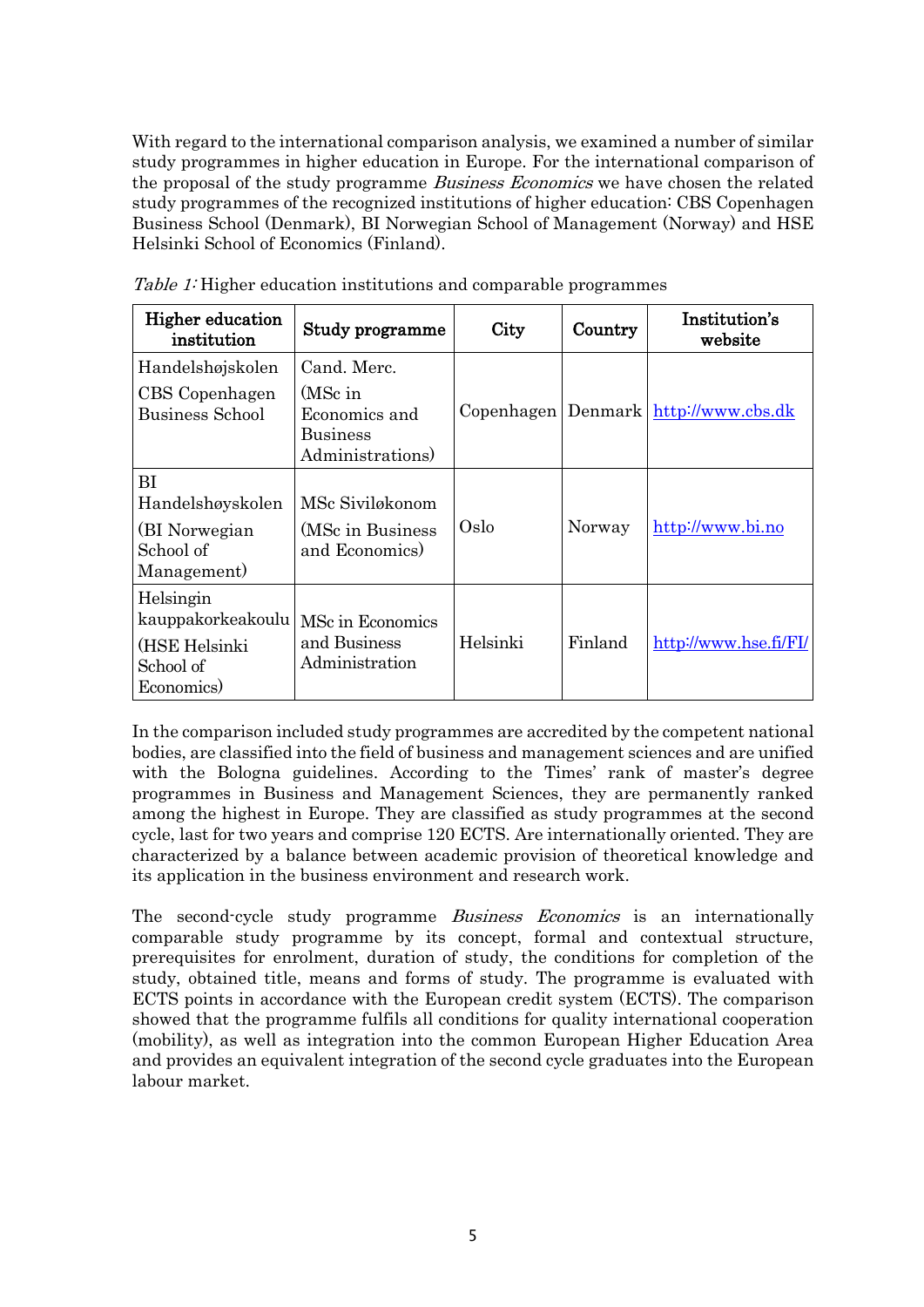#### <span id="page-6-0"></span>INTERNATIONAL COOPERATION OF THE INSTITUTION

In 2011, the Erasmus University Charter (ECHE) has been first implemented, with which the Faculty gained the right to international exchanges of higher education teachers, students and to participation in the European projects.

The Faculty develops its international activity in four areas:

- organization of international scientific conferences,
- exchange of students and higher education teachers/staff,
- participation in international research projects, and
- individual contacts of pedagogical workers, researchers and associates.

#### <span id="page-6-1"></span>CURRICULUM WITH ECTS (CREDIT POINTS) VALUES OF INDIVIDUAL STUDY OBLIGATIONS

The study programme was designed in accordance with the provisions of the Higher Education Act (Official Gazette of the Republic of Slovenia, No. 119/06), and in accordance with the criteria for accreditation of study programmes. It is evaluated according to Criteria for Credit Assignment to Study Programmes According to ECTS (Official Gazette of the RS, No. 124/04).

In the master's study programme *Business Economics*' scope of the complete annual student workload, 13.56 % of study time is allocated to organised study work. The main student workload is based on individual student work, which is in accordance with the set objectives as well as with the general and course-specific competences.

The programme puts emphasis on research work, which covers 31.7% of the programme.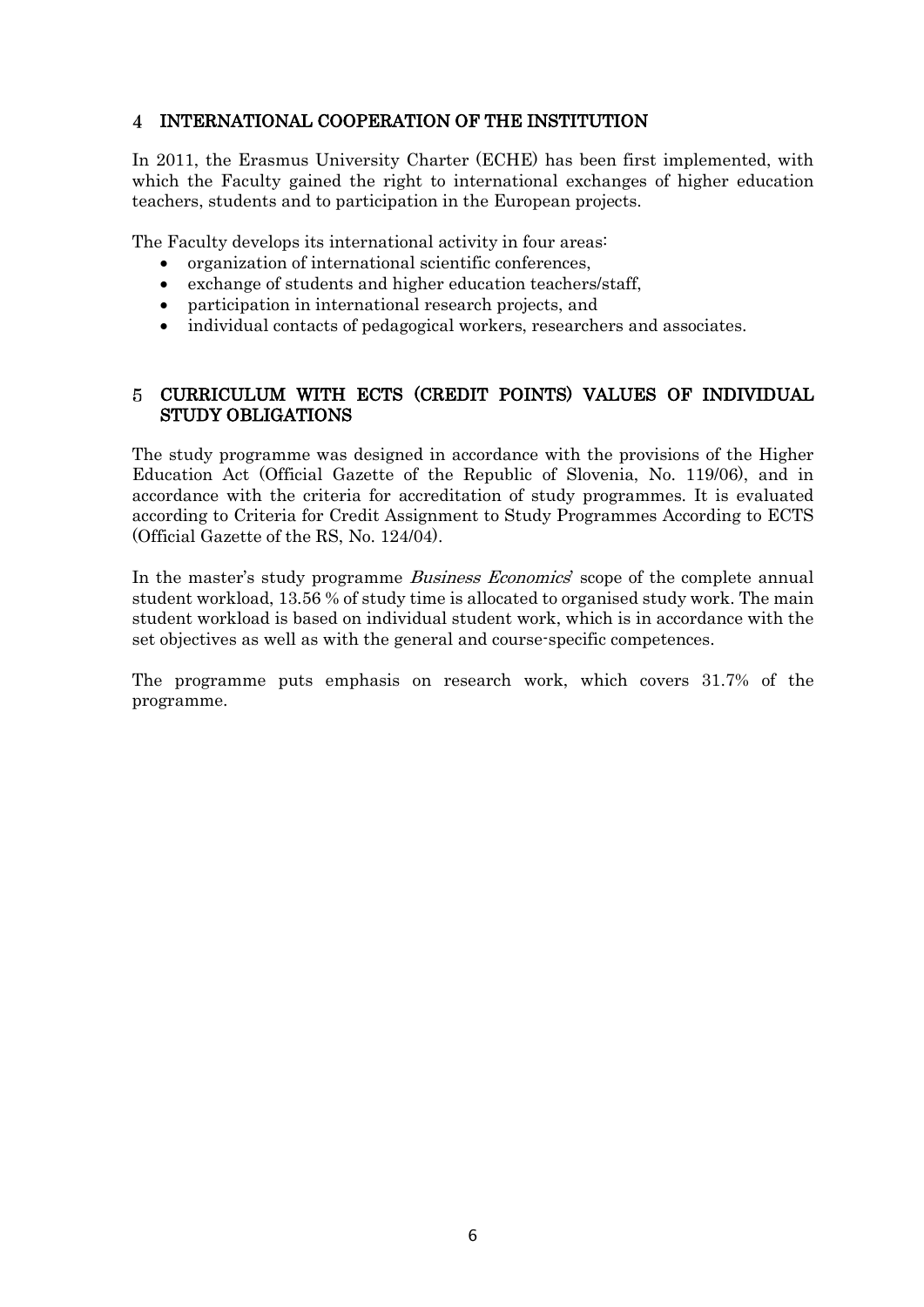#### <span id="page-7-0"></span>5.1 Number of learning units with ECTS

The following table shows the list of courses with names of learning units and the number of hours by individual semesters and years, number of hours of organised study work, number of hours of individual student work, annual student workload and credit evaluation according to ETCS.

| No.  | Learning unit                           | CA        | <b>OSW</b>   |        | <b>OSW</b> | <b>ISW</b> | <b>ASW</b> | <b>ECTS</b>    |
|------|-----------------------------------------|-----------|--------------|--------|------------|------------|------------|----------------|
|      |                                         |           | $\mathbf{L}$ | ጥ      |            |            |            |                |
|      | Year 1                                  |           |              |        |            |            |            |                |
|      | <b>Winter semester</b>                  |           |              |        |            |            |            |                |
| 1.   | Research Methodology                    | <b>RW</b> | 24           | 16     | 40         | 200        | 240        | 8              |
| 2.   | Macroeconomics 2                        | EC        | 24           | 16     | 40         | 200        | 240        | 8              |
| 3.   | Management                              | <b>BS</b> | 24           | 16     | 40         | 170        | 210        | $\overline{7}$ |
| 4.   | Marketing Management                    | <b>BS</b> | 24           | 16     | 40         | 170        | 210        | $\overline{7}$ |
|      | <b>Summer semester</b>                  |           |              |        |            |            |            |                |
| 5.   | Microeconomics 2                        | <b>BS</b> | 24           | 16     | 40         | 200        | 240        | 8              |
| 6.   | <b>Business Law</b>                     | LW        | 24           | 16     | 40         | 200        | 240        | 8              |
| 7.   | Human Resources<br>Development          | BS        | 24           | $16\,$ | 40         | 170        | 210        | $\overline{7}$ |
| 8.   | Contemporary<br>Organizational Theories | <b>BS</b> | 24           | 16     | 40         | 170        | 210        | $\overline{7}$ |
|      | <b>TOTAL:</b>                           |           | 192          | 128    | 320        | 1480       | 1800       | 60             |
|      | Year <sub>2</sub>                       |           |              |        |            |            |            |                |
|      | Winter semester                         |           |              |        |            |            |            |                |
| 1.   | Module: Course 1                        |           | 24           | 16     | 40         | 200        | 240        | 8              |
| 2.   | Course 2                                |           | 24           | 16     | 40         | 200        | 240        | 8              |
| 3.   | Elective course 1                       |           | 24           | 16     | 40         | 170        | 210        | $\bf 7$        |
| 4.   | Elective course 2                       |           | 24           | 16     | 40         | 170        | 210        | $\bf 7$        |
|      | <b>Summer semester</b>                  |           |              |        |            |            |            |                |
| 5.   | Master's Seminar                        | RW        |              | 8      | 8          | 262        | 270        | $9\phantom{.}$ |
| June | Master's thesis                         | RW        |              |        |            | 630        | 630        | 21             |
|      | <b>TOTAL:</b>                           |           | 96           | 72     | 168        | 1632       | 1800       | 60             |

Table 2: Curriculum with ECTS (credit points) values of individual study obligations

|                             |     | m   |            |      |            | <b>ECT</b> |
|-----------------------------|-----|-----|------------|------|------------|------------|
| <b>OBLIGATIONS PER YEAR</b> | ⊥   | л.  | <b>OSW</b> | ISW  | <b>ASW</b> | S          |
| . .                         | 192 | 128 | 320        | 1480 | 1800       | 60         |
| 2.                          | 96  | 72  | 168        | 1632 | 1800       | 60         |
| <b>TOTAL:</b>               | 288 | 200 | 488        | 3112 | 3600       | 120        |

Abbreviations:

Study obligations: L - lectures, T - tutorials, OSW – organised study work, ISW – individual student work, ASW – annual student workload, ECTS = European Credit Transfer System points.

Content area (CA) according to the Klasius categorisation: RW = research work, EC = economics, BS = business sciences,  $LW = law$ .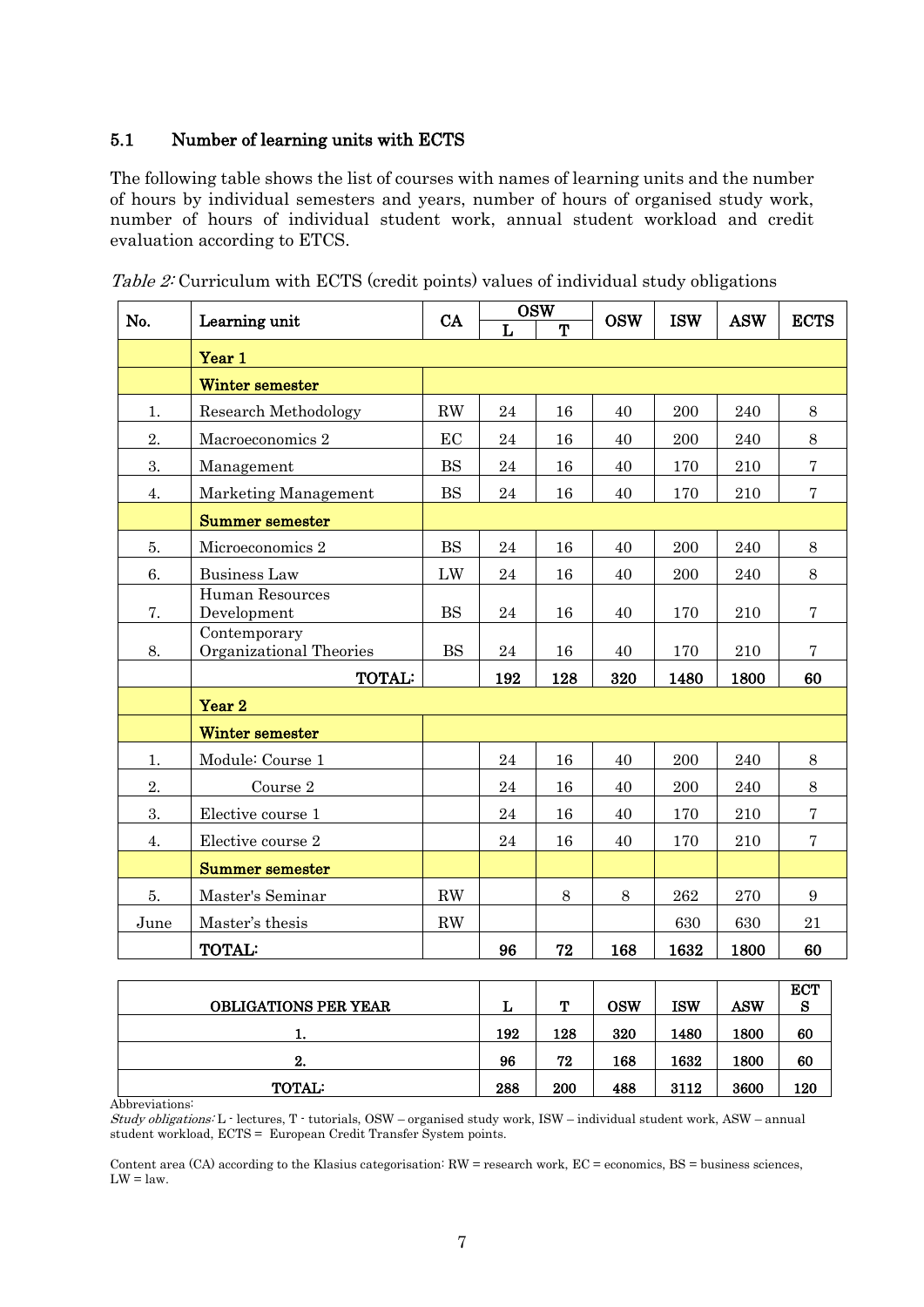The study programme lasts for two years, i.e. four semesters. It comprises 3600 hours amounting to 120 ECTS and includes organised study work as well as individual student work. It consists of the joint and elective part. The joint part of the programme is implemented in the first year, comprises 8 courses (60 ECTS) and is compulsory for all students.

The elective part of the programme is implemented in the second year, comprises the elective module with two courses (16 ECTS) and two elective courses (14 ECTS).

An important part of the programme is intended for development of competences in the field of research activity. It comprises 1 compulsory course (8 ECTS), project papers in the work environment or fundamental, applicative, development research papers at all study courses, Master's Seminar (9 ECTS) and Master's thesis (21 ECTS).

#### Elective section of the programme

The program allows the planning of individual studies. Students may select among the elective units, offered by the faculty, in the amount of 60 ECTS. This is enabled by the elective modules and elective courses.

#### Elective modules of the programme

The elective modules are comprehensive content units and represent the elective part of the study programme. They enable the upgrade and deepening of the fundamental and gaining special knowledge. Students select one of the offered modules. The elective modules are implemented in such scope as there would be the number of groups at tutorials if only one module were implemented.

The programme comprises the following modules: *Economics, Accounting, Marketing,* Human Resources, Business Environment of the EU. The individual module consists of two courses amounting to 16 ECTS.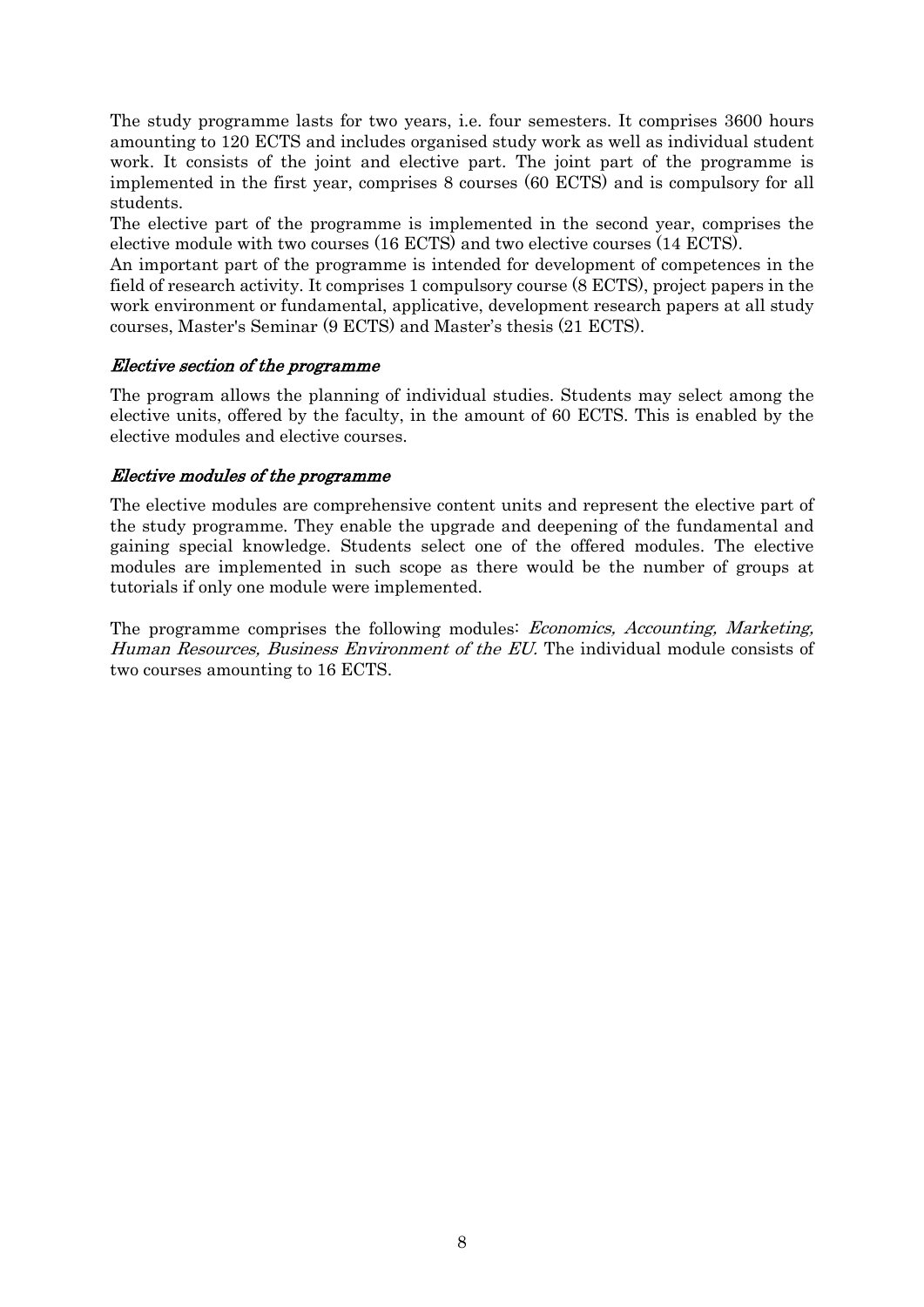|     |                                          |           | <b>OSW</b> |    |            |            |            | <b>ECT</b> |
|-----|------------------------------------------|-----------|------------|----|------------|------------|------------|------------|
| No. | <b>ELECTIVE MODULES</b>                  | CA        | L          | T  | <b>OSW</b> | <b>ISW</b> | <b>ASW</b> | S          |
|     | <b>MODULE 1: ECONOMICS</b>               |           |            |    |            |            |            |            |
|     | Models for Business Decision-            |           |            |    |            |            |            |            |
| 1.  | Making                                   | EC        | 24         | 16 | 40         | 200        | 240        | 8          |
|     | Economic Growth and                      |           |            |    |            |            |            |            |
| 2.  | Development                              | EC        | 24         | 16 | 40         | 200        | 240        | 8          |
|     | <b>MODULE 2: ACCOUNTING</b>              |           |            |    |            |            |            |            |
| 1.  | <b>Business Accounting</b>               | <b>BS</b> | 24         | 16 | 40         | 200        | 240        | 8          |
| 2.  | Tax Accounting                           | <b>BS</b> | 24         | 16 | 40         | 200        | 240        | 8          |
|     | <b>MODULE 3: MARKETING</b>               |           |            |    |            |            |            |            |
|     | Developmental Marketing of               |           |            |    |            |            |            |            |
| 1.  | Products and Services                    | <b>BS</b> | 24         | 16 | 40         | 200        | 240        | 8          |
| 2.  | <b>International Marketing</b>           | <b>BS</b> | 24         | 16 | 40         | 200        | 240        | 8          |
|     | MODULE 4: HUMAN RESOURCES                |           |            |    |            |            |            |            |
| 1.  | Human Resource Management                | <b>BS</b> | 24         | 16 | 40         | 200        | 240        | 8          |
|     | Management of Knowledge and              |           |            |    |            |            |            |            |
| 2.  | Innovation                               | <b>BS</b> | 24         | 16 | 40         | 200        | 240        | 8          |
|     | MODULE 5: BUSINESS ENVIRONMENT OF THE EU |           |            |    |            |            |            |            |
| 1.  | EU Competition Law                       | LW        | 24         | 16 | 40         | 200        | 240        | 8          |
| 2.  | <b>EU Business Environment</b>           | <b>BS</b> | 24         | 16 | 40         | 200        | 240        | 8          |
|     | <b>TOTAL IN THE MODULE:</b>              |           | 48         | 32 | 80         | 400        | 480        | 16         |

Table 3: Elective modules of the programme

### Compensation module

Compensation module is intended as a compulsory module for students of non-related study programmes who enrol in the second year according to the Criteria for Transition between Programmes. It consists of two courses, Microeconomics 2 and Research Methodology.

|                            |                             |    | OSW |    |     |     |     | <b>ECT</b> |
|----------------------------|-----------------------------|----|-----|----|-----|-----|-----|------------|
| No.                        | <b>COMPENSATION MODULE</b>  | СA |     |    | OSW | ISW | ASW | S          |
|                            | Microeconomics 2            | ЕC | 24  | 16 | 40  | 200 | 240 |            |
| Research Methodology<br>2. |                             |    | 24  | 16 | 40  | 200 | 240 |            |
|                            | <b>TOTAL IN THE MODULE:</b> |    | 48  | 32 | 80  | 400 | 480 | 16         |

### Elective courses

In the second year the elective courses enable students to exercise their own study programme in accordance with individual needs. They choose two elective courses (14 ECTS), which they can take at their home faculty or at any second cycle programme in Slovenia or abroad, at the institution with which the faculty has an agreement.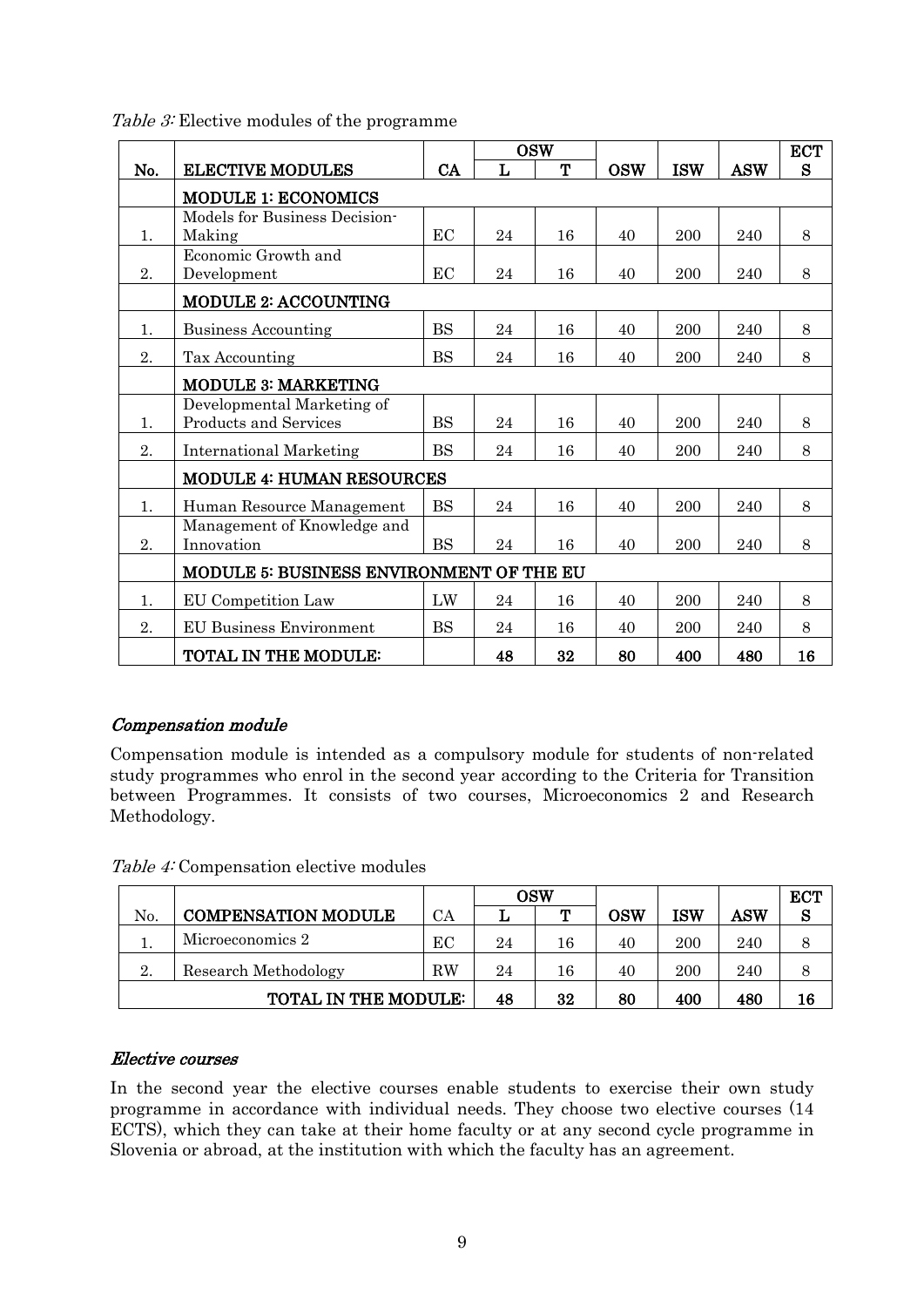The elective courses are implemented in such scope as there would be the number of groups at tutorials if only one elective course would be implemented.

|     |                                                    |           |    | <b>OSW</b> |            |            |            | <b>ECT</b>     |
|-----|----------------------------------------------------|-----------|----|------------|------------|------------|------------|----------------|
| No. | <b>ELECTIVE COURSES</b>                            | CA        | L  | Т          | <b>OSW</b> | <b>ISW</b> | <b>ASW</b> | S              |
| 1.  | Economics of Economic Growth                       |           | 24 | 16         | 40         | 170        | 210        | $\overline{7}$ |
| 2.  | <b>Financial Accounting</b>                        | <b>BS</b> | 24 | 16         | 40         | 170        | 210        | $\overline{7}$ |
| 3.  | <b>EU</b> Projects                                 | <b>BS</b> | 24 | 16         | 40         | 170        | 210        | $\overline{7}$ |
| 4.  | Social Capital in Organisations                    | <b>BS</b> | 24 | 16         | 40         | 170        | 210        | $\overline{7}$ |
| 5.  | Learning Organisation                              | <b>BS</b> | 24 | 16         | 40         | 170        | 210        | $\overline{7}$ |
| 6.  | <b>Business Ethics</b>                             |           | 24 | 16         | 40         | 170        | 210        | $\overline{7}$ |
| 7.  | Foreign Language for Specific<br>Purposes 3        | FL        | 24 | 16         | 40         | 170        | 210        | $\overline{7}$ |
| 8.  | * Macroeconomics 2                                 | EC        | 24 | 16         | 40         | 170        | 210        | $\overline{7}$ |
| 9.  | * Management                                       | <b>BS</b> | 24 | 16         | 40         | 170        | 210        | $\overline{7}$ |
| 10. | * Marketing Management                             | BS        | 24 | 16         | 40         | 170        | 210        | 7              |
| 11. | * Contemporary Organizational<br>Theories          | <b>BS</b> | 24 | 16         | 40         | 170        | 210        | $\overline{7}$ |
| 12. | * Business Law                                     | LW        | 24 | 16         | 40         | 170        | 210        | $\overline{7}$ |
| 13. | * Human Resources<br>Development                   | <b>BS</b> | 24 | 16         | 40         | 170        | 210        | 7              |
| 14. | <sup><math>\triangle</math></sup> Microeconomics 1 | EC        | 24 | 16         | 40         | 170        | 210        | $\overline{7}$ |
| 15. | <sup><math>\triangle</math></sup> Macroeconomics 1 | EС        | 24 | 16         | 40         | 170        | 210        | 7              |

#### Table 5: Elective courses

Abbreviations:

Content area  $(CA)$  according to the Klasius categorisation:  $EC =$  economics,  $BS =$  business sciences,  $LW =$ law, FL = foreign language.

<sup>∆</sup>Elective courses Microeconomics 1 and Macroeconomics 1 are compulsory for students who enrolled in the first year from non-related study programmes.

\* Elective course Macroeconomics 2 is compulsory for students who enrolled in the second year from non-related study programmes, and the second elective course is selected from the asterisked subjects.

#### <span id="page-10-0"></span>5.2 Learning units and their inclusion in the programme structure

The study programme lasts for two years, i.e. four semesters. The first year consists of 8 joint study courses. The second year consists of: the elective module with two courses (16 ECTS), two elective courses (14 ECTS), master's seminar (9 ECTS) and master's thesis (21 ECTS). The study programme comprises a total of 12 courses (90 ECTS), master's seminar (9 ECTS) and master's thesis (21 ECTS).

The learning units cover the following content areas: research work, economics, business sciences, law and foreign language.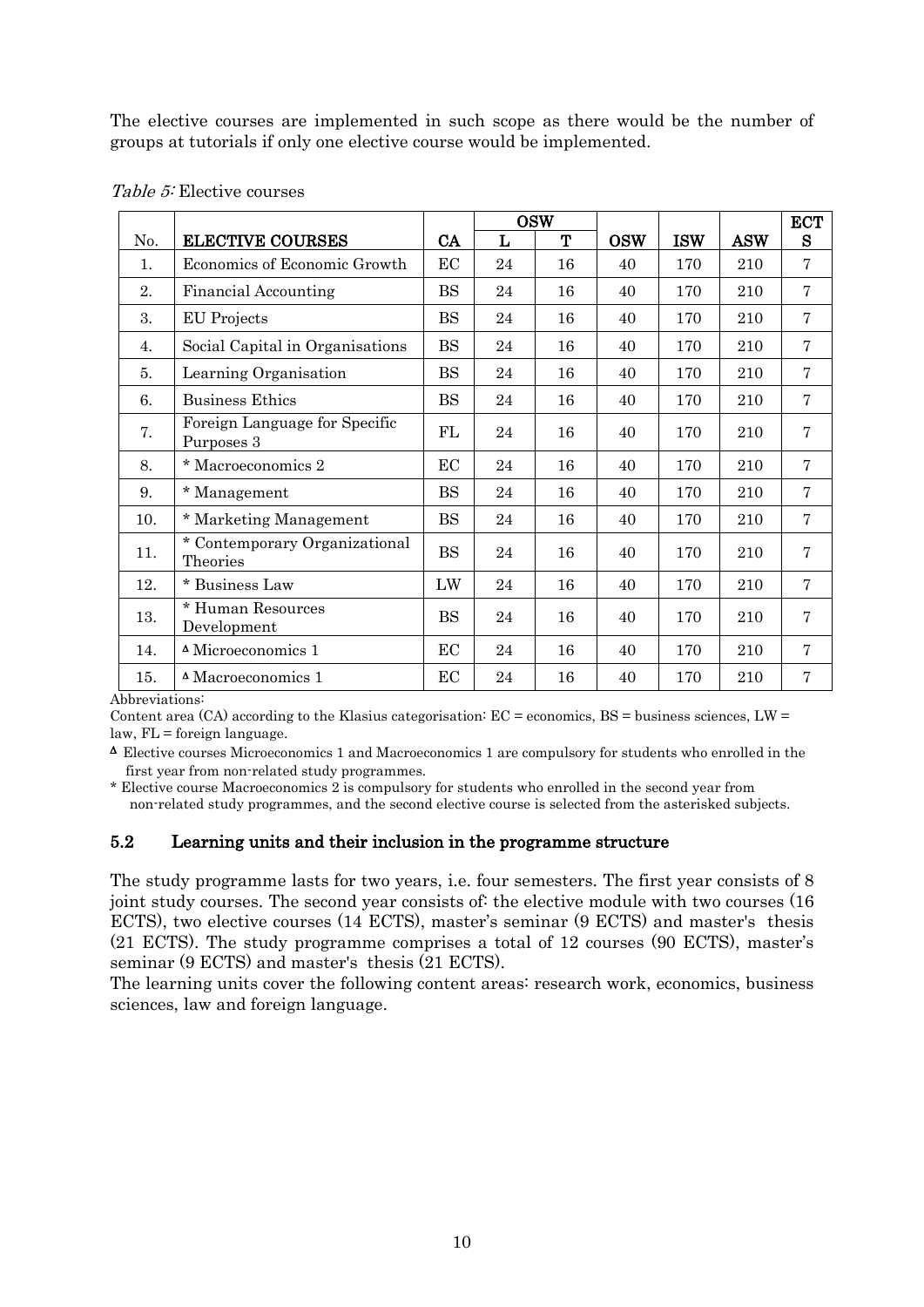|                     |                               |                |      | Content areas in ECTS |     |      |                  |                   |                      |
|---------------------|-------------------------------|----------------|------|-----------------------|-----|------|------------------|-------------------|----------------------|
| Year                | Structure of the<br>programme | No.<br>pred.   | EC   | <b>BS</b>             | LW  | RW   | <b>ELE</b><br>CT | IN<br><b>ECTS</b> | <b>TOTAL</b><br>IN % |
| 1.                  | Obligatory section            | 8              | 16   | 28                    | 8   | 8    | $\Omega$         | 60                | 50.0                 |
|                     | Elective module               | $\overline{2}$ |      |                       |     |      | 16               | 16                | 13.3                 |
| 2.                  | Elective course               | $\overline{2}$ |      |                       |     |      | 14               | 14                | 11.7                 |
|                     | Master's Seminar              |                |      |                       |     | 9    |                  | 9                 | 7.5                  |
|                     | Master's thesis               |                |      |                       |     | 21   |                  | 21                | 17.5                 |
| <b>TOTAL:</b><br>12 |                               | 16             | 28   | 8                     | 38  | 30   | 120              | 100.0             |                      |
|                     | <b>TOTAL IN %</b>             |                | 13.3 | 23.3                  | 6.7 | 31.7 | 25.0             | 100.0             |                      |

Table 6: Structure of the programme according to the content areas, obligation and number of ECTS.

Students can according to their wishes and needs of the choose one of five modules (16 ECTS). Two elective courses (14 ECTS) can be selected from the list of elective courses (internal selection) or the students decide for the external selection, enabled by the faculty through the Erasmus student mobility programmes. Students can choose between institutions (in Slovenia or abroad), with which the faculty has signed a bilateral agreement, as well as their accredited study programmes in the second cycle.

### <span id="page-11-0"></span>5.3 The ratio of lectures, seminars, tutorials and other organised forms of study

The programme comprises 3600 hours (120 ECTS), of which 1800 hours (60 ECTS) in each year. Organised study work includes 13.56 %, 8 % of which are lectures and 5.56 % are tutorials. Individual student work represents 86.44 % of the programme.

|                   | <b>OSW</b> |      |            |            |            |         |
|-------------------|------------|------|------------|------------|------------|---------|
| Year              |            | m    | <b>OSW</b> | <b>ISW</b> | <b>ASW</b> | in ECTS |
|                   | 192        | 128  | 320        | 1480       | 1800       | 60      |
| 2.                | 96         | 72   | 168        | 1632       | 1800       | 60      |
| TOTAL in hours    | 288        | 200  | 488        | 3112       | 3600       | 120     |
| <b>TOTAL IN %</b> | 8.00       | 5.56 | 13.56      | 86.44      | 100.00     |         |

Table 7: The ratio of lectures, seminars, tutorials and other organised forms of study

Forms of study work are: lectures, tutorial and individual student work (preparations for the exams, studying professional literature and preparation, writing, presentation and defence of the project papers in the work environment, and fundamental, applicative or research papers).

# Organised study work

Lectures are an organised form of study work, performed simultaneously for all enrolled students. The course lecturer transfers the fundamental knowledge and the latest findings of their profession, encourages students to active cooperation, to critical reflection through the use of modern methods of teaching and learning with the support of ICT.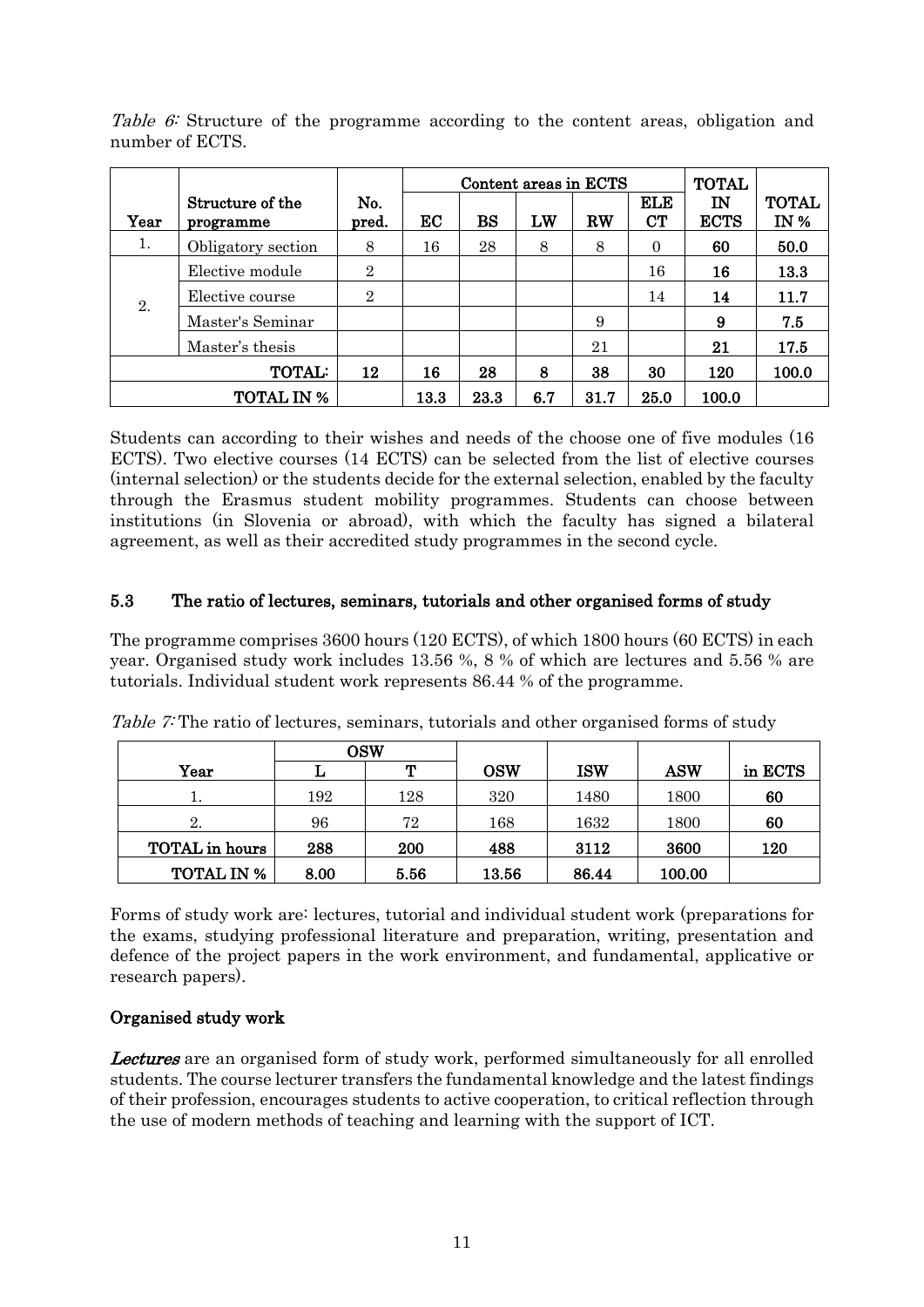**Tutorials** are an organised form of study work, performed in a group of 30 students. At tutorials students solve concrete set problems with the use of knowledge and procedures, gained at lectures, and with independent individual studies.

In concordance with the syllabus of the individual learning unit, they individually or in a team prepare a project, fundamental, applicative or development research paper in written form, present it and defend it.

#### Individual research work of students

Project paper in the work environment, and fundamental, applicative or development **research paper** is the independent work of students (ISW), which is performed under the guidance of a mentor. It discusses a concrete professional problem from the business environment and proposes its resolution. Thus, students prove that they are capable of a valid discussion and research of a practical professional problem by using ICT as a source of information, using selected methodological tools for solving the problem.

One of the successfully prepared papers needs to be presented before the defence of the master's thesis:

- at the scientific consultation, congress, conference or symposium, and published in the book of proceedings, or
- published in the professional journal, accepted by the faculty.

**Master's Seminar** is the organised form of academic work, at which students refresh the applicative knowledge of the research work methods, get acquainted with the relevant instructions for writing and defence of the master's thesis, and make the draft of the disposition. In the context of independent work of students, they need to attend at least three defences of master's theses.

*Master's thesis* is an independent professional work, which the candidate writes under the guidance of a mentor. It needs to contain the theoretical background and verifying of the latter within an independent research of the topical issues in the field of management, business, and business economics.

In dealing with the selected topic, the candidate needs to use the relevant research instruments and systematically present the results of their research. The candidate must demonstrate the ability of the written elaboration and resolution of the current practical problems of the economy, companies, activities, institutions, or a certain specific problem.

Prerequisites for application of the topic of master's thesis are accomplished study obligations in the scope of 90 ECTS.

The procedure, preparation and defence of the master's thesis is defined in special Rules.

### <span id="page-12-0"></span>5.4 Practical training within the programme, implementation and ECTS

The practical training in direct business environment is not a part of the study programme.

#### <span id="page-12-1"></span>5.5 Parts of the study programme

In accordance with Articles 33.a and 36 of the Higher Education Act, implementation of the study programme *Business Economics* in parts is anticipated. Parts of the programme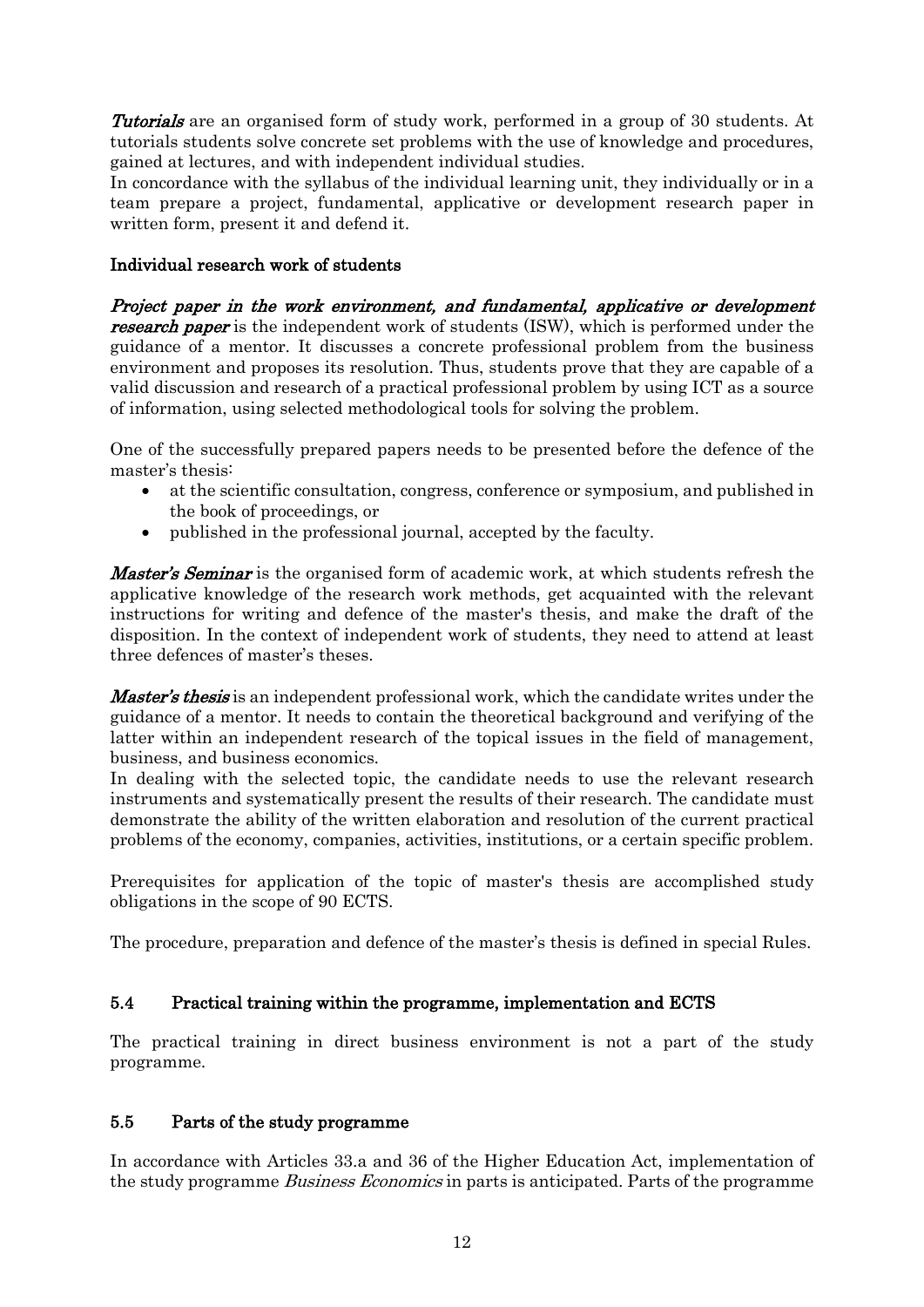are completed by learning units of the specific substantive area. In the scope of the Business Economics study programme, the following parts of the study programme are anticipated: Economics, Accounting, Marketing, Human Resources, and Business Environment of the EU.

In accordance with the Criteria, the implementation of the study programme in parts is credit evaluated, amounting to 35 ECTS.

|     |                      |     | <b>OSW</b> |            |            |      |             |
|-----|----------------------|-----|------------|------------|------------|------|-------------|
| No. | Learning unit        | L   | т          | <b>OSW</b> | <b>ISW</b> | TW   | <b>ECTS</b> |
| 1.  | Research Methodology | 24  | 16         | 40         | 200        | 240  | 8           |
| 2.  | Module: Course 1     | 24  | 16         | 40         | 200        | 240  | 8           |
| 3.  | Course 2             | 24  | 16         | 40         | 200        | 240  | 8           |
| 4.  | Elective course      | 24  | 16         | 40         | 170        | 210  | 7           |
| 5.  | Final research paper | 5   | 5          | 10         | 110        | 120  | 4           |
|     | <b>TOTAL:</b>        | 101 | 69         | 170        | 880        | 1050 | 35          |

Table 8: Curriculum for the part of the study programme

Abbreviations:

OSW- organised study work L- lectures, T - tutorial, ISW - individual student work, TW - total workload, ECTS - credit points.

Each part of the study programme includes the following learning units:

- Research Methodology,
- a module with two courses, completing the selected content area,
- one elective course, and
- the final research paper.

Part of the study programme comprises 1050 hours or 35 ECTS. With the programme students acquire basic knowledge of the methodology of research work (8 ECTS), in-depth knowledge of the content areas (16 ECTS), knowledge in the field of the elective course (7 ECTS), as well as knowledge about writing research papers (4 ECTS).

Obligatory instances for the students are:

- active participation in lectures and tutorials.
- preparation, presentation and defence of research papers,
- written and/or oral exams,
- preparation and defence of the final research paper.

Verification and assessment of knowledge is designed in a way, which enables students to get continuous and quality feedback on their progress and achievement of competences/objectives. The study programme requires students ongoing work, therefore the assessment of knowledge is more diagnostic, formative and summative. The verification and assessment process is carried out regularly during and after the completion of individual courses. On the elements of the verification and evaluation criteria, the students are informed orally at the beginning of the programme and in writing with the syllabus for each course.

The intended methods of verification and assessment of knowledge are: written/oral examination, fundamental, applicative or development research papers by addressing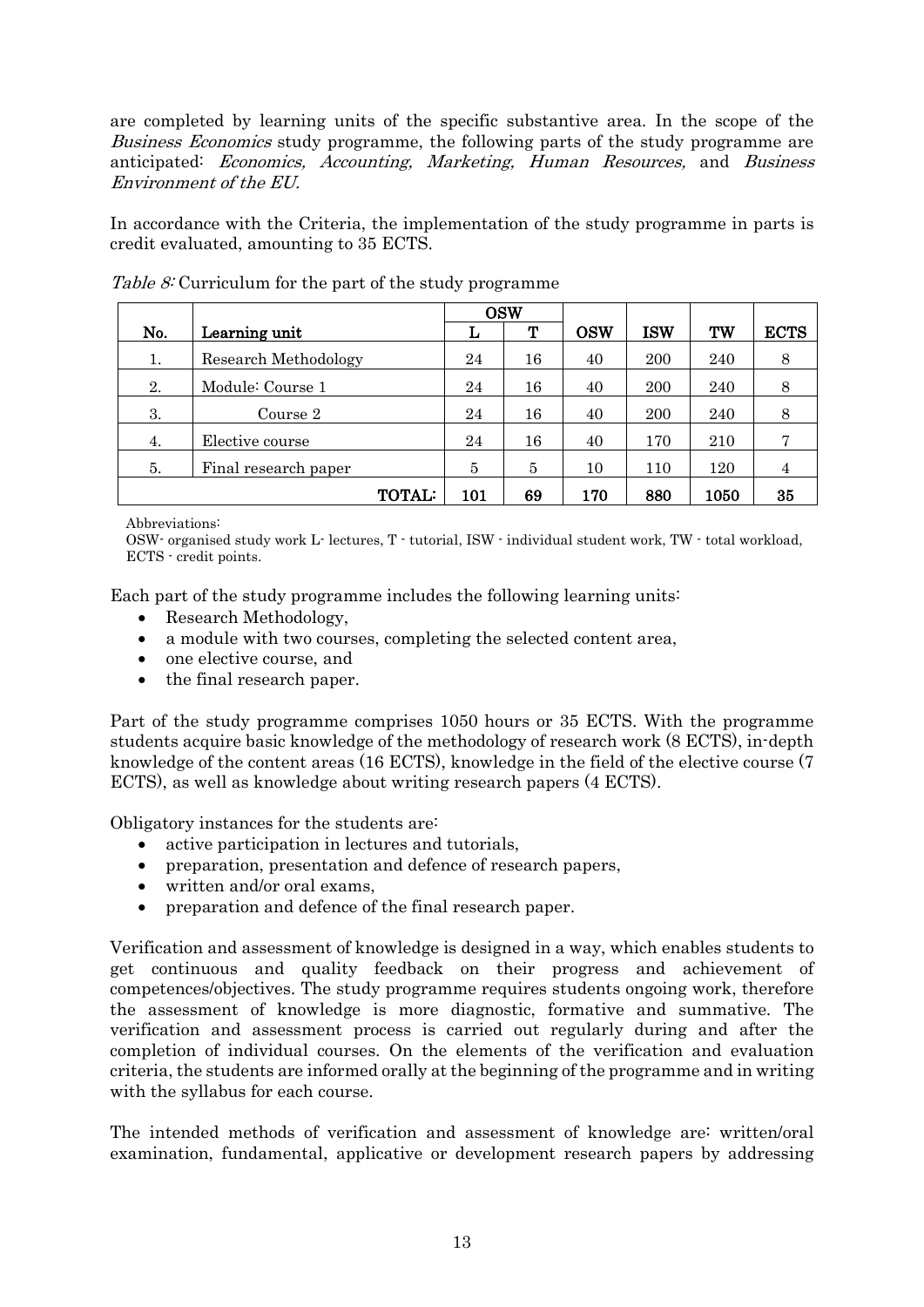actual professional problems, oral presentations, written reports, portfolio, peer assessment, final research paper.

The assessment takes into account the *ECTS grading scale*.

Students complete the part of the study programme, when they successfully complete all with the study programme intended obligations in the amount of 35 ECTS, for which they are given a certificate (according to the Article 32a of the Higher Education Act - last indent), which is a public document.

#### Economics

In the scope of the study programme *Business Economics*, the part of the study programme Economics can be carried out. Its basic objective is to deepen and specialise the knowledge in the field of economic sciences and training for research work in the business environment.

The part of the study programme comprises 1050 hours or 35 ECTS. With the programme students acquire basic knowledge of the methodology of research work (8 ECTS), in-depth knowledge of the content areas (16 ECTS), knowledge in the field of the elective course (7 ECTS), as well as knowledge about writing research papers (4 ECTS).

|     |                               |     | <b>OSW</b> |            |            |      |             |
|-----|-------------------------------|-----|------------|------------|------------|------|-------------|
| No. | Learning unit                 | L   | Т          | <b>OSW</b> | <b>ISW</b> | TW   | <b>ECTS</b> |
| 1.  | Research Methodology          | 24  | 16         | 40         | 200        | 240  | 8           |
|     | Models for Business Decision- |     |            |            |            |      |             |
| 2.  | Making                        | 24  | 16         | 40         | 200        | 240  | 8           |
|     | Economic Growth and           |     |            |            |            |      |             |
| 3.  | Development                   | 24  | 16         | 40         | 200        | 240  | 8           |
| 4.  | Elective course               | 24  | 16         | 40         | 170        | 210  |             |
| 5.  | Final research paper          |     | 5          | 10         | 110        | 120  |             |
|     | <b>TOTAL:</b>                 | 101 | 69         | 170        | 880        | 1050 | 35          |

Table 9: Curriculum of the part of the study programme *Economics* 

The part of the study programme *Economics* comprises the following learning units:

- Research Methodology
- two courses, completing the selected content area of economics,
- one elective course, and
- the final research paper.

Obligatory instances for the students are:

- active participation in lectures and tutorials,
- preparation, presentation and defence of research papers,
- written / oral exams,
- preparation and defence of the final research paper.

Verification and assessment of knowledge is designed in a way, which enables students to get continuous and quality feedback on their progress and achievement of competences/objectives. The study programme requires students' ongoing work, therefore the assessment of knowledge is diagnostic and formative. The verification and assessment process is carried out regularly during and after the completion of individual courses.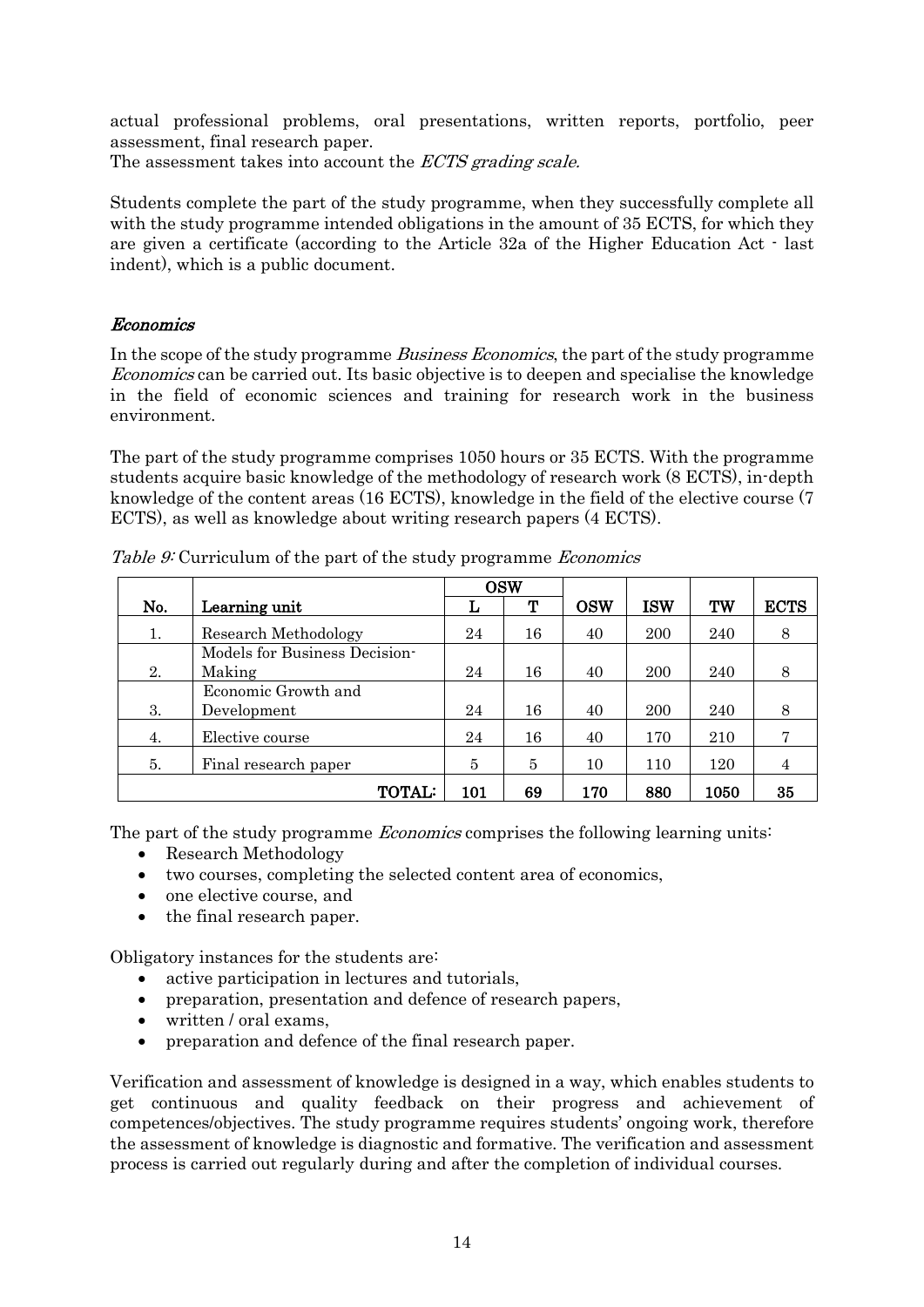On the elements of the verification and evaluation criteria, the students are informed orally at the beginning of the programme and in writing with the syllabus for each course.

The intended methods of verification and assessment of knowledge are: written/oral examination, fundamental, applicative or development research papers by addressing actual professional problems, oral presentations, written reports, portfolio, peer assessment, final research paper.

The assessment takes into account the *ECTS grading scale*.

Students complete the part of the study programme Economics, when they successfully complete all with the study programme intended obligations in the amount of 35 ECTS, for which they are given a certificate (according to the Article 32a of the Higher Education Act - last indent), which is a public document.

#### Accounting

In the scope of the study programme *Business Economics*, the part of the study programme Accounting can be carried out. Its basic objective is to deepen and specialise the knowledge in the field of accounting and training for research work in the business environment.

The part of the study programme comprises 1050 hours or 35 ECTS. With the programme students acquire basic knowledge of the methodology of research work (8 ECTS), in-depth knowledge of the content areas (16 ECTS), knowledge in the field of the elective course (7 ECTS), as well as knowledge about writing research papers (4 ECTS).

|     |                            | <b>OSW</b> |    |            |            |      |             |
|-----|----------------------------|------------|----|------------|------------|------|-------------|
| No. | Learning unit              | L          | т  | <b>OSW</b> | <b>ISW</b> | TW   | <b>ECTS</b> |
| 1.  | Research Methodology       | 24         | 16 | 40         | 200        | 240  | 8           |
| 2.  | <b>Business Accounting</b> | 24         | 16 | 40         | 200        | 240  | 8           |
| 3.  | Tax Accounting             | 24         | 16 | 40         | 200        | 240  | 8           |
| 4.  | Elective course            | 24         | 16 | 40         | 170        | 210  |             |
| 5.  | Final research paper       | 5          | 5  | 10         | 110        | 120  | 4           |
|     | <b>TOTAL:</b>              | 101        | 69 | 170        | 880        | 1050 | 35          |

Table 10: Curriculum of the part of the study programme Accounting

The part of the study programme *Accounting* comprises the following learning units:

- Research Methodology
- two courses, completing the selected content area of accounting,
- one elective course, and
- the final research paper.

Obligatory instances for the students are:

- active participation in lectures and tutorials,
- preparation, presentation and defence of research papers,
- written / oral exams.
- preparation and defence of the final research paper.

Verification and assessment of knowledge is designed in a way, which enables students to get continuous and quality feedback on their progress and achievement of competences/objectives. The study programme requires students' ongoing work, therefore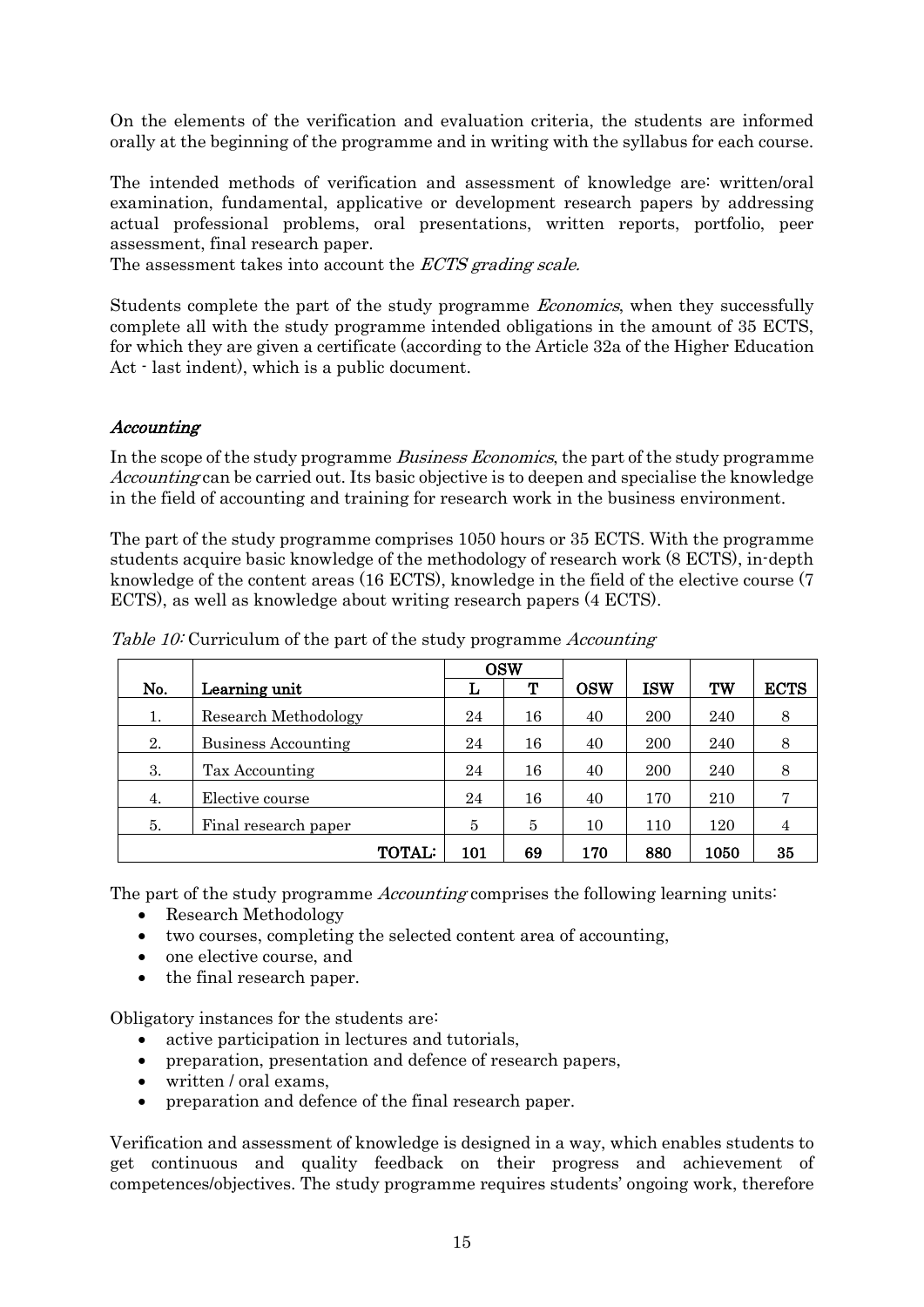the assessment of knowledge is diagnostic and formative. The verification and assessment process is carried out regularly during and after the completion of individual courses. On the elements of the verification and evaluation criteria, the students are informed orally at the beginning of the programme and in writing with the syllabus for each course.

The intended methods of verification and assessment of knowledge are: written/oral examination, fundamental, applicative or development research papers by addressing actual professional problems, oral presentations, written reports, portfolio, peer assessment, final research paper.

The assessment takes into account the *ECTS grading scale*.

Students complete the part of the study programme Accounting, when they successfully complete all with the study programme intended obligations in the amount of 35 ECTS, for which they are given a certificate (according to the Article 32a of the Higher Education Act - last indent), which is a public document.

# Marketing

In the scope of the study programme *Business Economics*, the part of the study programme Marketing can be carried out. Its basic objective is to deepen and specialise the knowledge in the field of *marketing* and training for research work in the business environment.

The part of the study programme comprises 1050 hours or 35 ECTS. With the programme students acquire basic knowledge of the methodology of research work (8 ECTS), in-depth knowledge of the content areas (16 ECTS), knowledge in the field of the elective course (7 ECTS), as well as knowledge about writing research papers (4 ECTS).

|     |                            |     | <b>OSW</b> |            |            |      |             |
|-----|----------------------------|-----|------------|------------|------------|------|-------------|
| No. | Learning unit              | L   | Т          | <b>OSW</b> | <b>ISW</b> | TW   | <b>ECTS</b> |
| 1.  | Research Methodology       | 24  | 16         | 40         | 200        | 240  | 8           |
|     | Developmental Marketing of |     |            |            |            |      |             |
| 2.  | Products and Services      | 24  | 16         | 40         | 200        | 240  | 8           |
| 3.  | International Marketing    | 24  | 16         | 40         | 200        | 240  | 8           |
| 4.  | Elective course            | 24  | 16         | 40         | 170        | 210  | 7           |
| 5.  | Final research paper       | 5   | 5          | 10         | 110        | 120  | 4           |
|     | <b>TOTAL:</b>              | 101 | 69         | 170        | 880        | 1050 | 35          |

Table 11: Curriculum of the part of the study programme Marketing

The part of the study programme *Marketing* comprises the following learning units:

- Research Methodology
- two courses, completing the selected content area of marketing,
- one elective course, and
- the final research paper.

Obligatory instances for the students are:

- active participation in lectures and tutorials,
- preparation, presentation and defence of research papers,
- written / oral exams,
- preparation and defence of the final research paper.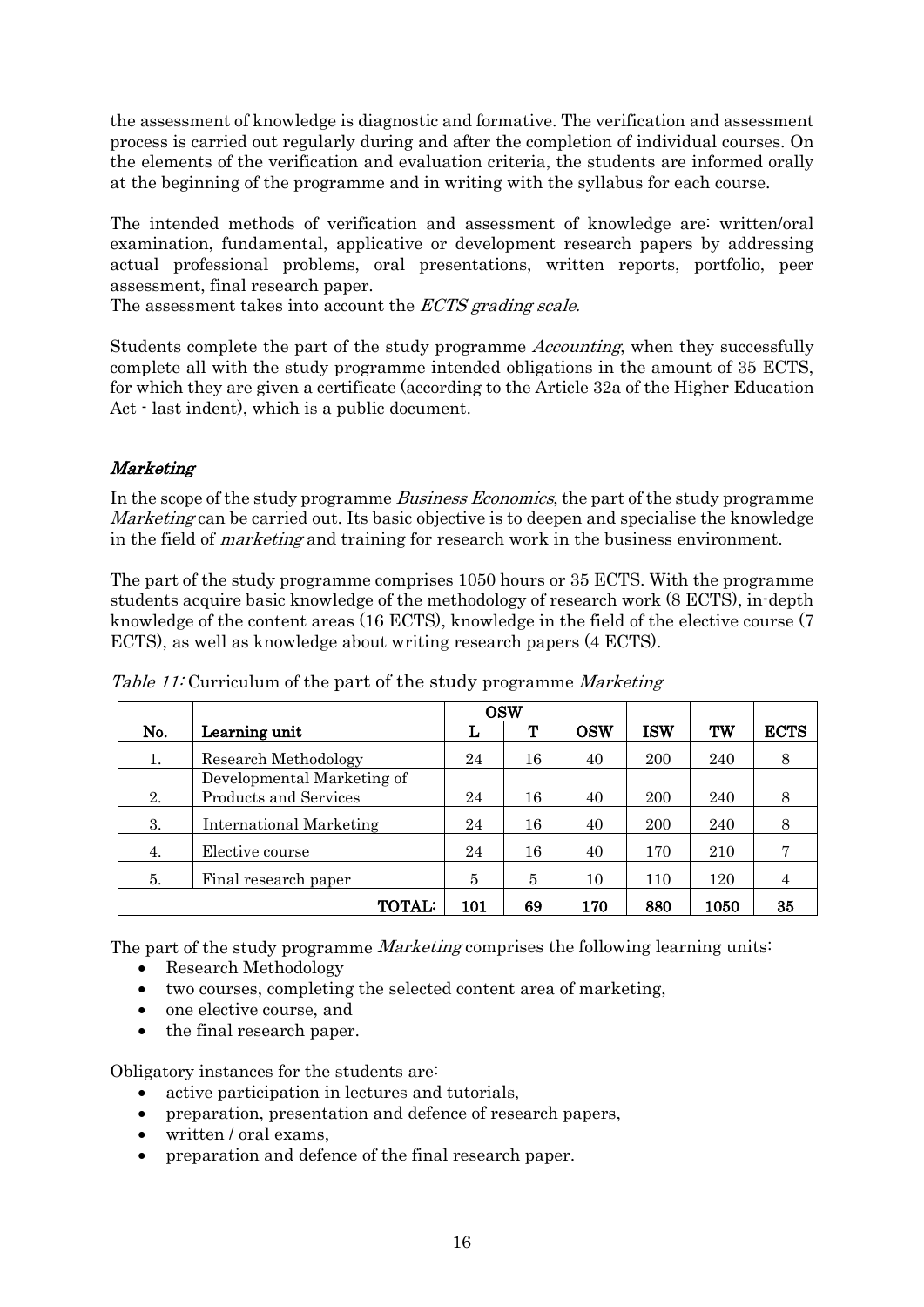Verification and assessment of knowledge is designed in a way, which enables students to get continuous and quality feedback on their progress and achievement of competences/objectives. The study programme requires students' ongoing work, therefore the assessment of knowledge is diagnostic and formative. The verification and assessment process is carried out regularly during and after the completion of individual courses.

On the elements of the verification and evaluation criteria, the students are informed orally at the beginning of the programme and in writing with the syllabus for each course.

The intended methods of verification and assessment of knowledge are: written/oral examination, fundamental, applicative or development research papers by addressing actual professional problems, oral presentations, written reports, portfolio, peer assessment, final research paper.

The assessment takes into account the *ECTS grading scale*.

Students complete the part of the study programme Marketing, when they successfully complete all with the study programme intended obligations in the amount of 35 ECTS, for which they are given a certificate (according to the Article 32a of the Higher Education Act - last indent), which is a public document.

#### Human Resources

In the scope of the study programme *Business Economics*, the part of the study programme Human Resources can be carried out. Its basic objective is to deepen and specialise the knowledge in the field of human resource management and training for research work in the business environment.

The part of the study programme comprises 1050 hours or 35 ECTS. With the programme students acquire basic knowledge of the methodology of research work (8 ECTS), in-depth knowledge of the content areas (16 ECTS), knowledge in the field of the elective course (7 ECTS), as well as knowledge about writing research papers (4 ECTS).

|     |                             |     | <b>OSW</b> |            |            |      |             |
|-----|-----------------------------|-----|------------|------------|------------|------|-------------|
| No. | Learning unit               | L   | ጥ          | <b>OSW</b> | <b>ISW</b> | TW   | <b>ECTS</b> |
| 1.  | Research Methodology        | 24  | 16         | 40         | 200        | 240  | 8           |
| 2.  | Human Resource Management   | 24  | 16         | 40         | 200        | 240  | 8           |
|     | Management of Knowledge and |     |            |            |            |      |             |
| 3.  | Innovation                  | 24  | 16         | 40         | 200        | 240  | 8           |
| 4.  | Elective course             | 24  | 16         | 40         | 170        | 210  |             |
| 5.  | Final research paper        |     | 5          | 10         | 110        | 120  |             |
|     | <b>TOTAL:</b>               | 101 | 69         | 170        | 880        | 1050 | 35          |

|  | Table 12: Curriculum of the part of the study programme Human Resources |  |  |  |  |  |
|--|-------------------------------------------------------------------------|--|--|--|--|--|
|--|-------------------------------------------------------------------------|--|--|--|--|--|

The part of the study programme *Human Resources* comprises the following learning units:

- Research Methodology
- two courses, completing the selected content area of human resources,
- one elective course, and
- the final research paper.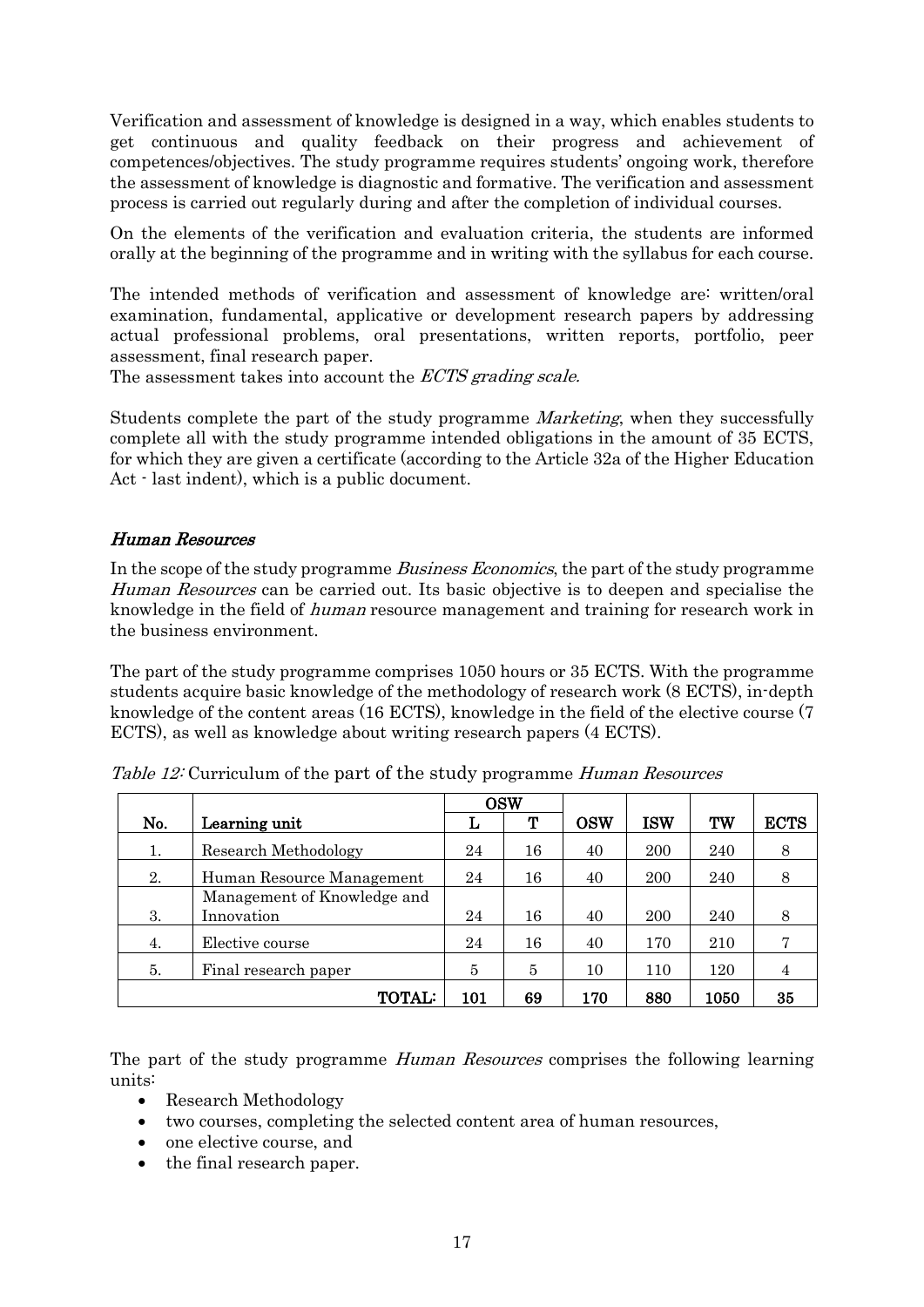Obligatory instances for the students are:

- active participation in lectures and tutorials,
- preparation, presentation and defence of research papers,
- written / oral exams.
- preparation and defence of the final research paper.

Verification and assessment of knowledge is designed in a way, which enables students to get continuous and quality feedback on their progress and achievement of competences/objectives. The study programme requires students' ongoing work, therefore the assessment of knowledge is diagnostic and formative. The verification and assessment process is carried out regularly during and after the completion of individual courses.

On the elements of the verification and evaluation criteria, the students are informed orally at the beginning of the programme and in writing with the syllabus for each course.

The intended methods of verification and assessment of knowledge are: written/oral examination, fundamental, applicative or development research papers by addressing actual professional problems, oral presentations, written reports, portfolio, peer assessment, final research paper.

The assessment takes into account the *ECTS grading scale*.

Students complete the part of the study programme Human Resources, when they successfully complete all with the study programme intended obligations in the amount of 35 ECTS, for which they are given a certificate (according to the Article 32a of the Higher Education Act - last indent), which is a public document.

### EU Business Environment

In the scope of the study programme *Business Economics*, the part of the study programme EU Business Environment can be carried out. Its basic objective is to deepen and specialise the knowledge in the field of EU business environment and training for research work in the business environment.

The part of the study programme comprises 1050 hours or 35 ECTS. With the programme students acquire basic knowledge of the methodology of research work (8 ECTS), in-depth knowledge of the content areas (16 ECTS), knowledge in the field of the elective course (7 ECTS), as well as knowledge about writing research papers (4 ECTS).

|     |                                |     | <b>OSW</b> |            |            |      |             |
|-----|--------------------------------|-----|------------|------------|------------|------|-------------|
| No. | Learning unit                  | L   | ጥ          | <b>OSW</b> | <b>ISW</b> | TW   | <b>ECTS</b> |
| 1.  | Research Methodology           | 24  | 16         | 40         | 200        | 240  | 8           |
| 2.  | EU Competition Law             | 24  | 16         | 40         | 200        | 240  | 8           |
| 3.  | <b>EU Business Environment</b> | 24  | 16         | 40         | 200        | 240  | 8           |
| 4.  | Elective course                | 24  | 16         | 40         | 170        | 210  | 7           |
| 5.  | Final research paper           | 5   | 5          | 10         | 110        | 120  | 4           |
|     | <b>TOTAL:</b>                  | 101 | 69         | 170        | 880        | 1050 | 35          |

Table 13: Curriculum of the part of the study programme EU Business Environment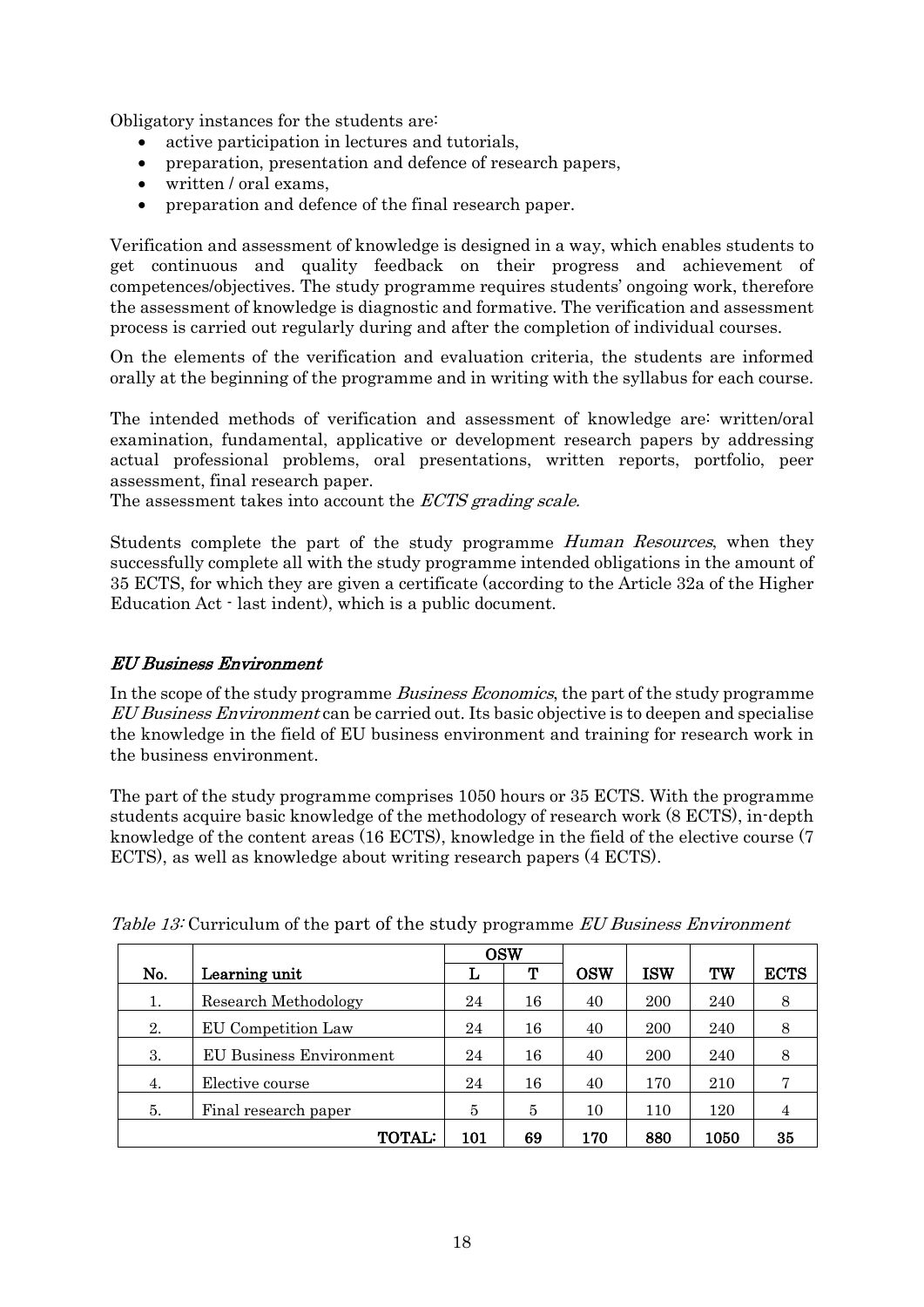The part of the study programme EU Business Environment comprises the following learning units:

- Research Methodology
- two courses, completing the selected content area,
- one elective course, and
- the final research paper.

Obligatory instances for the students are:

- active participation in lectures and tutorials.
- preparation, presentation and defence of research papers,
- written / oral exams,
- preparation and defence of the final research paper.

Verification and assessment of knowledge is designed in a way, which enables students to get continuous and quality feedback on their progress and achievement of competences/objectives. The study programme requires students' ongoing work, therefore the assessment of knowledge is diagnostic and formative. The verification and assessment process is carried out regularly during and after the completion of individual courses.

On the elements of the verification and evaluation criteria, the students are informed orally at the beginning of the programme and in writing with the syllabus for each course.

The intended methods of verification and assessment of knowledge are: written/oral examination, fundamental, applicative or development research papers by addressing actual professional problems, oral presentations, written reports, portfolio, peer assessment, final research paper.

The assessment takes into account the *ECTS grading scale*.

Students complete the part of the study programme EU Business Environment, when they successfully complete all with the study programme intended obligations in the amount of 35 ECTS, for which they are given a certificate (according to the Article 32a of the Higher Education Act - last indent), which is a public document.

#### <span id="page-19-0"></span>ACCESS REQUIREMENTS AND CRITERIA FOR THE SELECTION OF CANDIDATES IN THE EVENT OF ENROLMENT RESTRICTIONS

#### Access requirements for the first year:

Access to master's study programme is open to students who:

- finished a study programme, adopted before 11 June 2004, to obtain higher professional education in relevant ISCED professional fields: social (31) or business and administrative sciences (34).
- finished a study programme at the first cycle, and obtained at least 180 ECTS in relevant ISCED professional fields: social (31) or business and administrative sciences (34).
- finished equivalent study programmes referred to in the previous indents from other fields of expertise and will, prior to enrolment, complete the study requirements that are essential for continuing the studies.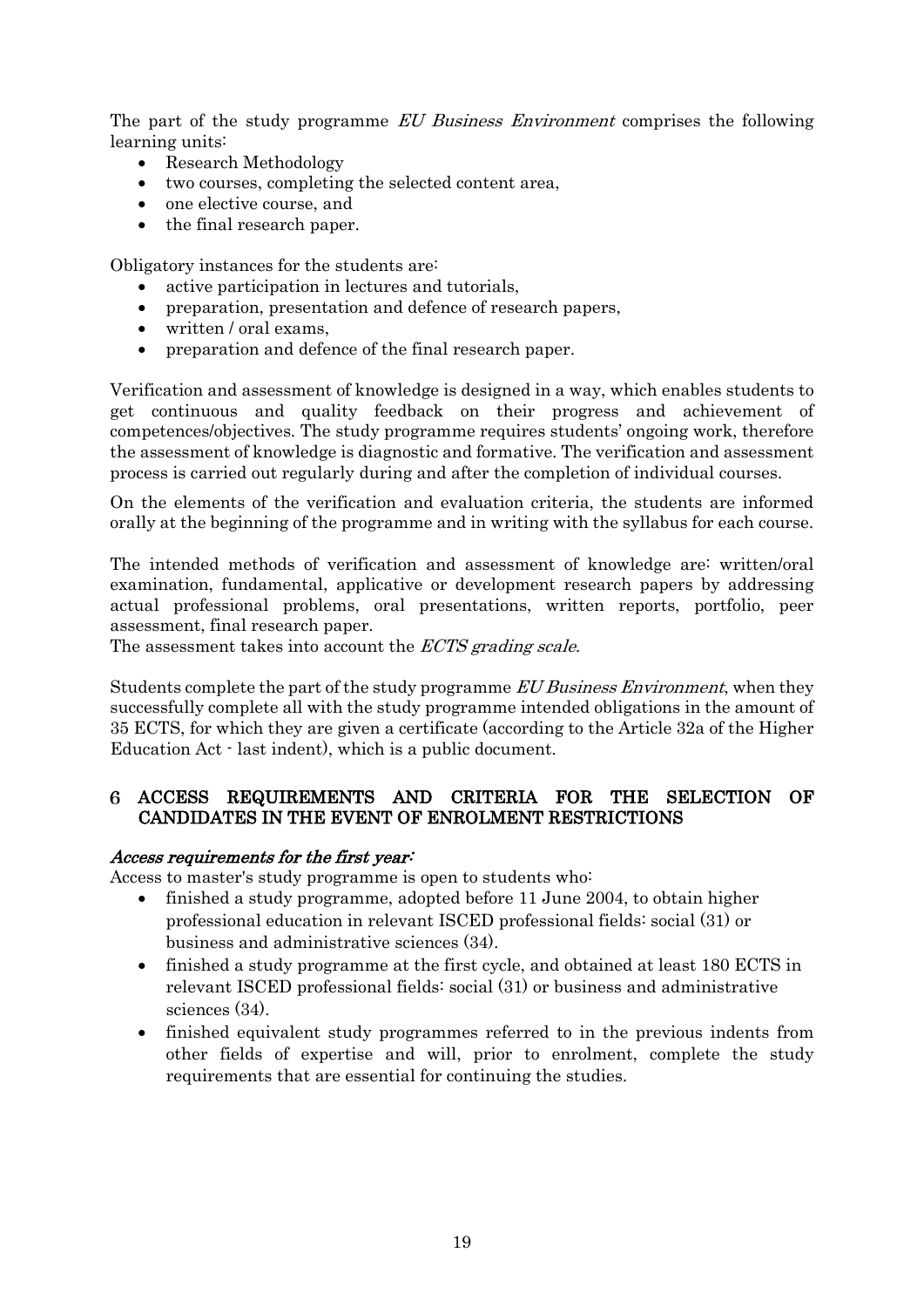#### Access requirements for the second year:

Access to second year is open to students who:

- finished a study programme for obtaining a university degree, adopted before 11 June 2004 in relevant ISCED professional fields: social (31) or business and administrative sciences (34),
- finished a study programme at the first cycle, and obtained at least 240 ECTS in relevant ISCED professional fields: social (31) or business and administrative sciences (34),
- finished equivalent study programmes referred to in the previous indents from other fields of expertise and will complete the study requirements of the Compensation module (Microeconomics 2 (8 ECTS), Research Methodology (8 ECTS)), the course Macroeconomics 2, and one of the following elective courses: Management (7 ECTS), Marketing Management (7 ECTS), Contemporary Organisational Theories (7 ECTS), Business Law (7 ECTS) or Human Resource Management (7 ECTS).

Access requirements also need to be fulfilled by the candidate who has finished an equivalent education abroad.

#### Criteria for the selection of candidates in the event of enrolment restriction

In the event of enrolment restriction, the candidates will be selected according to the average grade at the first cycle (70%) and the grade of diploma thesis (30%).

### <span id="page-20-0"></span>CRITERIA FOR RECOGNITION OF SKILLS AND COMPETENCES GAINED BEFORE ENROLMENT

Upon the written application of the candidate, enclosed certificates and other documents, the faculty recognises the knowledge and training that fully or partly correspond to the general or course-specific competences of the Business Economics study programme.

If the knowledge was acquired in the formal/informal forms of education, the candidates prove this knowledge with certificates and other documents ("atypical certificates", portfolio, confirmations on completed parts of study programmes, courses, and other forms of education) which clearly show the contents of these programmes and the scope of the student work involved. Students who enrol in the second year according to Criteria for Transfers between Study Programmes, have to fulfil at least 60 ECTS in the study programme Business Economics.

The student may get an individual exam, which they have previously accomplished, recognised if the exam matches the course in the new programme in at least 80% in content and scope. In this case, the grade attained previously, and the amount of ECTS, provided for the course in the new programme, are taken into consideration.

If previous knowledge was acquired by the candidate through self-education or experience learning, they can apply for verification and assessment of knowledge at the Faculty

Individual documented applications of candidates for the recognition of knowledge acquired before enrolment are addressed by the special commission in accordance with the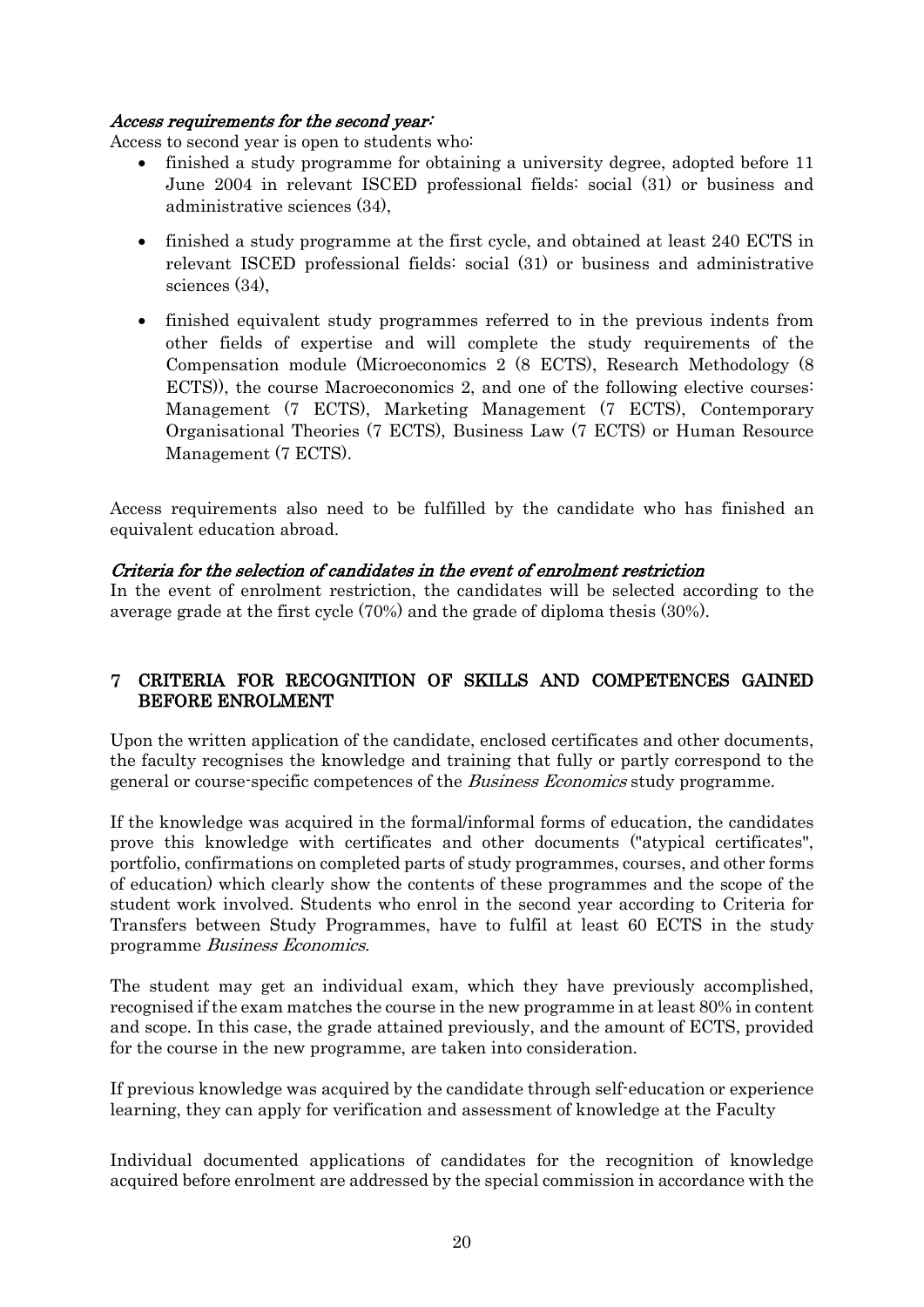procedures and rules regarding the recognition of exams, adopted by the Faculty's Senate. The candidate must submit all evidence and documentation no later than June for the next academic year.

#### <span id="page-21-0"></span>8 ASSESSMENT METHODS

The verification and assessment of the knowledge of students is designed in the way that enables students and higher education teachers to have constant and quality information on the progress and achievement of the set objectives / competences of the study programme. The study programme requires students to work on a regular basis, therefore the assessment of knowledge is diagnostic, formative and summative. The verification and assessment process is carried out regularly during and after the completion of individual courses.

The methods of verification and assessment of knowledge are defined in the syllabuses for individual courses and conform to the verification of achieving planned goals, expected student performance and the development of general and course-specific competences. To ensure the diversity of learning and teaching methods as well as validity, reliability and objectivity, higher education teachers use different combinations of verification and assessment in individual courses. Verification and assessment include all taxonomic domains (cognitive, conative and psychomotoric) and all taxonomic levels, whereby we are also interested in the quality of structure and the organisation of knowledge.

The purpose of the assessment is: to assess the student's work, to provide feedback on their progress and the results achieved, to enable the inclusion in further education and employment, and the acquisition of data for the evaluation of pedagogical work.

The intended methods of verification and assessment of knowledge are: written/oral examination, tests, essays, fundamental, project papers in the work environment, including applicative or development research papers by addressing actual professional problems, oral presentations, written reports, portfolio, peer assessment, final research paper, professional papers and contributions, master's thesis.

In the first year (joint part of the programme) the obligations of students are the same at all courses and consist of: active participation in the lectures and tutorials, successfully accomplished project paper in the work environment, fundamental, applicative or development research paper with presentation and defence, and successfully completed examination.

In the second year at the elective module and elective courses, the obligations of students consist of 100 % attendance and active participation in lectures and tutorials, as well as successfully prepared fundamental, applicative or development research paper with presentation and defence. If the students fail to achieve 100% attendance, their obligations consist of successfully prepared fundamental, applicative or development research paper with presentation and defence, and successfully completed examination.

The same criteria apply for the parts of the study programmes.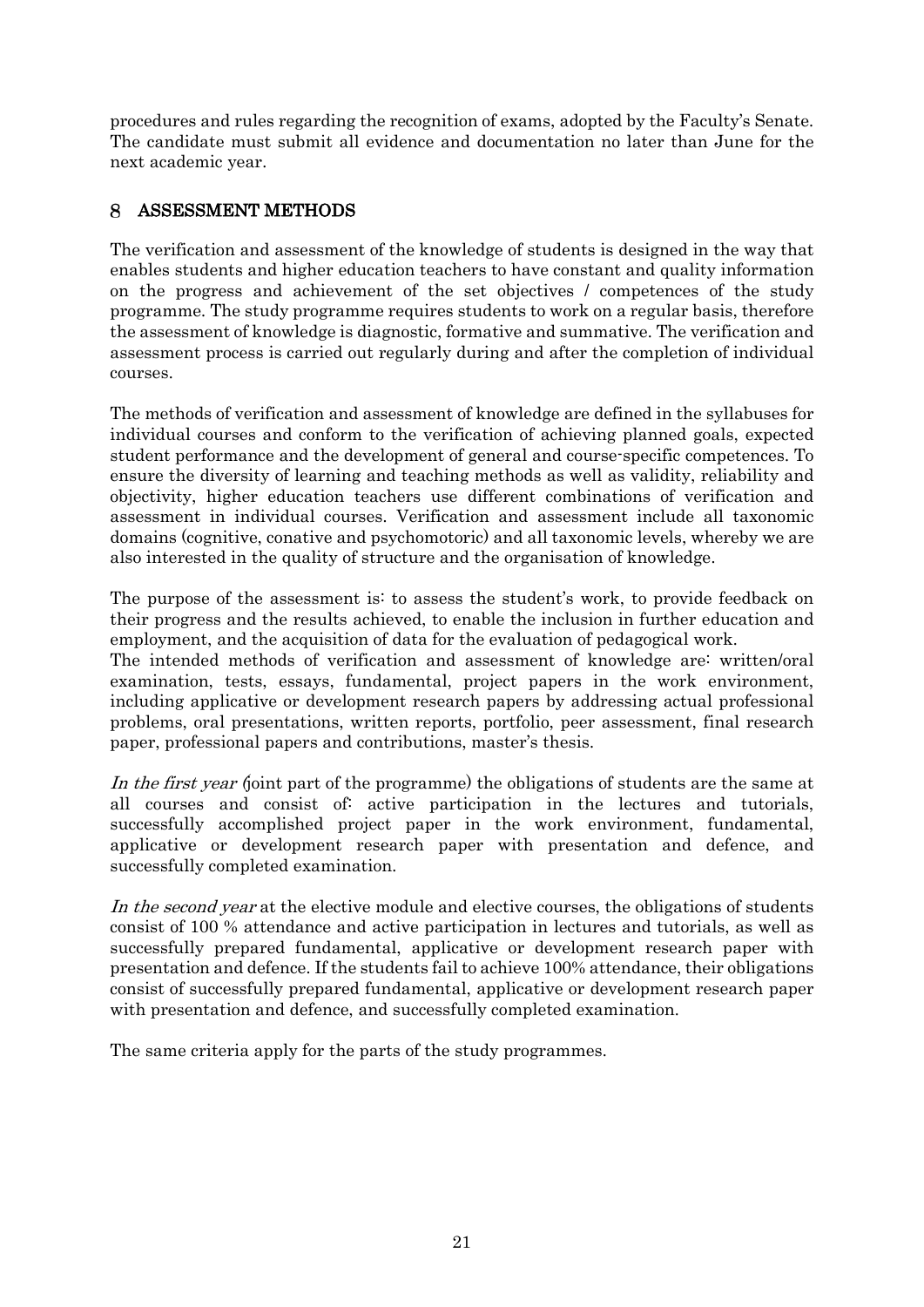|         | Grade        |               | Grade according<br>to ECTS<br>Criteria | Grading criteria % | Description of knowledge                                |
|---------|--------------|---------------|----------------------------------------|--------------------|---------------------------------------------------------|
| 10      | odlično      | $\mathsf{A}$  | excellent                              | $95 - 100\%$       | Outstanding performance with only<br>minor errors       |
| 9       | prav dobro   | B             | very good                              | $85 - 94\%$        | Above-average standard but with<br>some errors          |
| 8       | prav dobro   | $\mathcal{C}$ | good                                   | $71 - 84\%$        | Generally sound work with a<br>number of notable errors |
| 7       | dobro        | D             | satisfactory                           | $61 - 70%$         | fair knowledge but with significant<br>shortcomings     |
| 6       | zadostno     | F.            | sufficient                             | $55 - 60%$         | knowledge meets the minimum<br>criteria                 |
| $5 - 1$ | insufficient | F             | fail                                   | < 55               | knowledge does not meet the<br>minimum criteria         |
| $\star$ | successful   | P             | pass                                   | $55 - 100\%$       | knowledge meets the minimum<br>criteria                 |
| $\star$ | unsuccessful | F             | fail                                   | $\leq 55$          | knowledge does not meet the<br>minimum criteria         |

Table 14: Grading scale in line with the ECTS assessment scale

\*the grades "successful" and "unsuccessful" are used for grading the knowledge and accomplished obligations in Master's Seminar.

Students are familiarised with the elements of verification and the criteria for assessment at the beginning of the academic year/an individual learning unit and in writing by the syllabus.

For the positive assessment, the students have to achieve at least 55% of the required points. The estimates referred to in rating scales will be converted into ECTS scoring system. The rules and procedures on verification and assessment of knowledge and on the recognition of ECTS points, obtained in other study programmes at the same or different higher education institution are defined in a special document.

### <span id="page-22-0"></span>PROGRESSION REQUIREMENTS FOR THE PROGRAMME

Progression requirements for the second year are not defined.

Individual student, who has not accomplished all obligations according to the study programme in order to progress in the next year, may repeat a year once during the study or change the study programme as a result of failure in the previous study programme, however, the second year cannot be repeated.

According to the Article 70 of the Higher Education Act, a student can be granted an extended student status due to excusable reasons, for a maximum of one year.

Depending on the academic achievements of the student, they can finish the course in lesser time than provided in the study programme.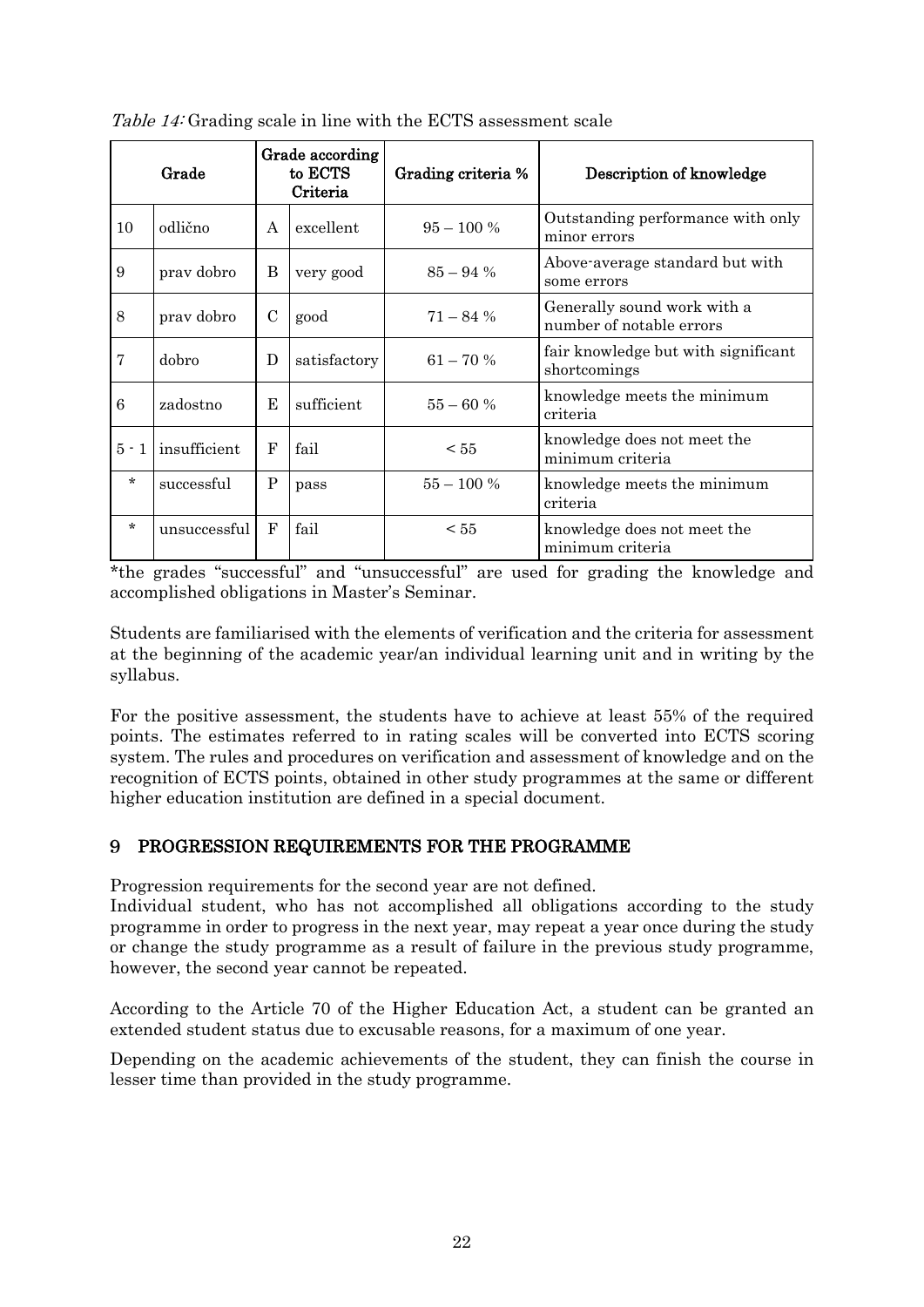#### <span id="page-23-0"></span>PROVISIONS ON TRANSFERS BETWEEN STUDY PROGRAMMES

A transition between programmes is when a student terminates his/her education in one study programme and continues his education in another study programme, in which a part or all of the completed study requirements from the first study programme are recognised in the new study programme.

Change of the study programme or study field due to non-completed requirements in the previous study programme or field is not considered as a transfer between study programmes.

Transition allows the mobility of students, choice of different routes for educational attainment and the flexibility and openness of the higher education system. On transfers between programmes, the following criteria apply:

- fulfilling the requirements for enrolment in the new study programme,
- the number of available places,
- study obligations (in credit evaluated programmes also ECTS) from the previous programme, which can be recognised,
- obligations which the students must complete, if they want to graduate in the new programme.

#### Transfer to second year from related and non-related University programmes

Prerequisite for transfer to the second year are a Diploma degree in a *related* (business and management sciences) or *non-related* university study programme (4 years, 240 ECTS).

Candidates who enrol in the second year after completing a related university programme are credited with the exams and other study obligations of the first year of the programme they are transferring in. In order to complete their studies in the new programme, students must complete all study obligations in the second year in the amount of at least 60 ECTS credits.

Candidates who enrol in the second year after completing a non-related university programme are credited with the exams and other study obligations of the first year of the programme they are transferring in. In order to complete their studies in the new programme, students must complete all study obligations in the second year in the amount of at least 60 ECTS credits. In the second year, they have to choose the compensation module and the optional subject Macroeconomics 2, which is specifically marked in the course syllabus.

Individual applications of candidates for the transfers between study programmes are addressed by the relevant committee in accordance with the procedures and rules regarding the recognition of exams and other academic obligations and the recognition of previously obtained knowledge.

The same transfer criteria apply to students who have completed equivalent studies (4 years, 240 ECTS) abroad.

#### Transitions between study programmes of the 2nd cycle

Students can transfer between similar programmes to the master's study programme Business Economics after successfully completed first semester (30 ECTS) or completed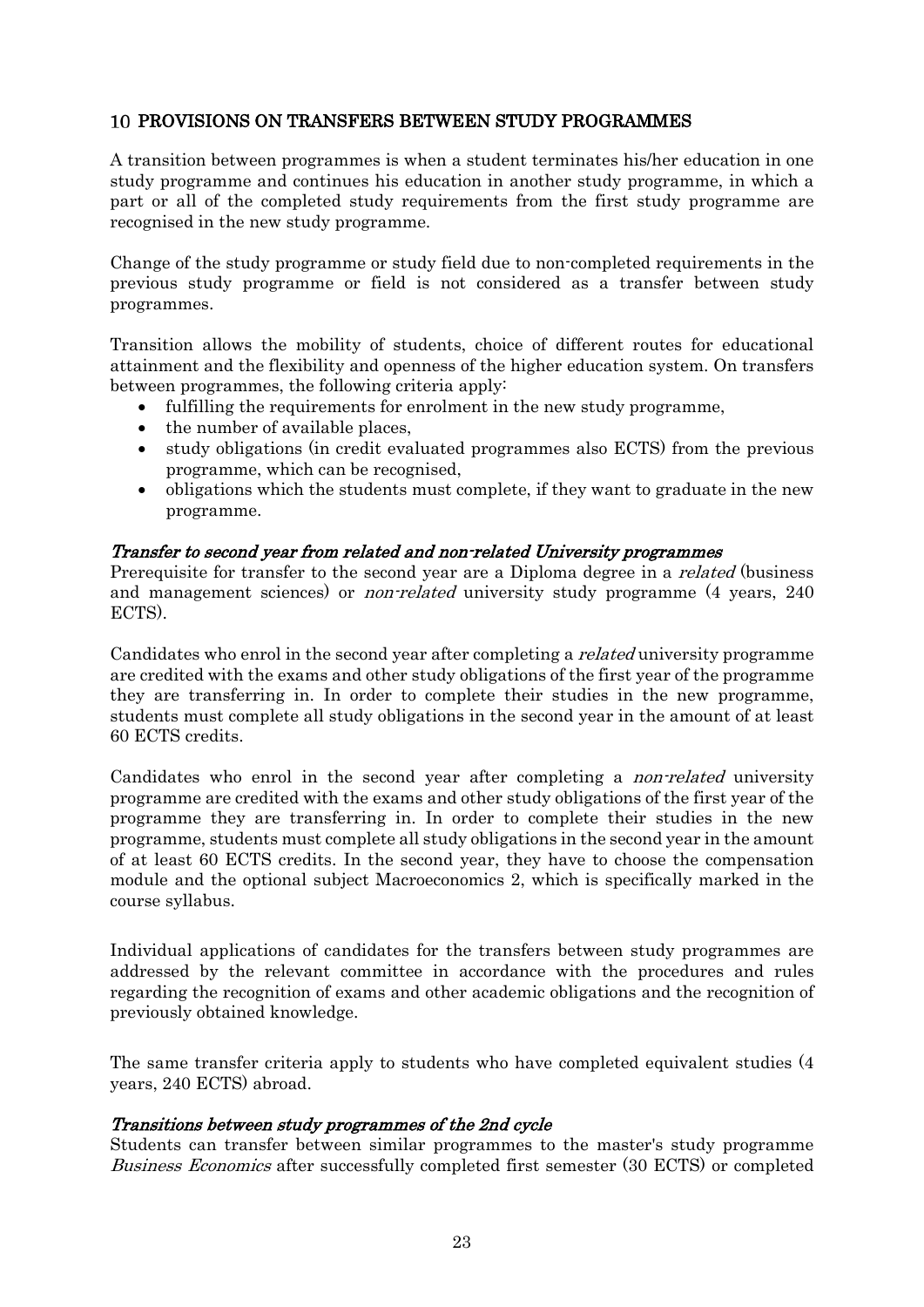first year (60 ECTS). When it comes to recognition of the completed semesters or years, the student's grades and ECTS, acquired at the previous institution, are recognised.

Individual applications of candidates for the transfers between study programmes are addressed by the relevant committee in accordance with the procedures and rules regarding the recognition of exams and other academic obligations and the recognition of previously obtained knowledge.

<span id="page-24-0"></span>The same transfer criteria apply to students who have begun their studies abroad.

# 11 MODES OF STUDY

The study programme is performed in part-time and online study mode. All modes are equivalent. In the case of part-time study/online study, as a rule, one year is carried out in one academic year.

The study is performed according to the valid normatives and the study calendar.

Organised study work is organised consecutively, one course after another. Each course begins with lectures, followed by tutorials in groups and examination. The same order is organised for all courses. As a rule, 33% of the organised study work for the full-time study is implemented in the part-time mode. As the number of hours of organized study work is lower than that of full-time study, this mode of study requires more independent work. Part-time students need to complete all obligations provided for full-time study.

<span id="page-24-1"></span>Remote study (e-study) or a combined form of study: In addition to the traditional form of study, a combined form of study is planned – a remote study for individual learning units or parts of learning units, using modern software solutions that enable audio and video communication (Skype, MS Teams, ZOOM, GoToMeeting, Webex and the online learning platform Moodle). The defence of project tasks or research assignments, knowledge assessment and defence of the master's thesis will take place at the faculty's seat with a direct communication. The extent of the implementation of the remote study in individual subjects will depend on the number of enrolled students, the number of enrolled foreign students, the distance between the students' location and the location of the education institution, and students' employment (shift work, etc.).

Remote study allow greater adaptability and flexibility, help save time and money, and provide an easy access to a modern virtual study environment.

The scope of distance learning up to 50%: Research Methodology, Macroeconomics 2, Management, Marketing Management, Microeconomics 2, Business Law, Human Resources Development, Contemporary Organizational Theories.

The scope of distance learning up to 100%: Master's Seminar and Elective courses (determination of the scope will depend on the number of students who will choose individual elective courses and modules). This will be decided by the senate before the start of the academic year.

Higher education teachers are well qualified for the implementation of the remote study, because they are already using audio and video communication in their daily work. For the online learning platform Moodle, a training will be organised for all external staff before the start of the academic year.

Non-educational staff (student office, library, accounting, etc.) will not communicate with students in this way, they will have a direct communication.